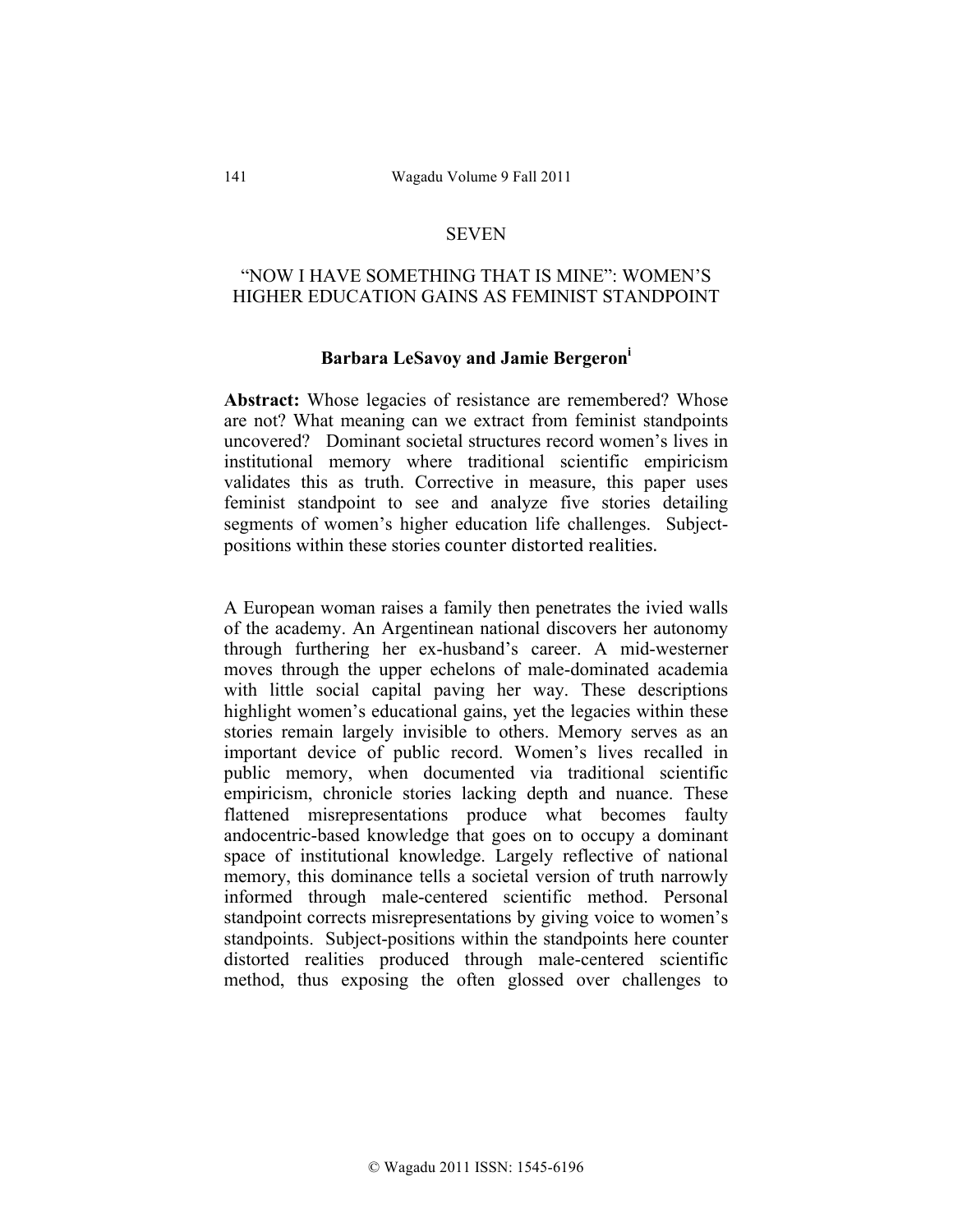women's educational path frequently lost in data-driven study. Moving voices of female subversion into public view distinguishes ways in which women's personal acts become operational but overlooked variables essential to advancing educational equity outcomes. Informed through feminist standpoint theory (Collins, 2004; Harding, 2004a, 2004b, 2004c, 1986; Hartsock, 2004; Hekman, 2004; hooks, 2004, 1984; Smith, 2004; Weeks, 2004; Wylie, 2004) this paper maps excerpts from five women's higher education stories. Beginning with a discussion of narrative analysis, readers can understand objective dimensions of subjective practices and consider ways positioned standpoint validates and advances feminist thought.

# **Feminist Standpoint Theory (FST)**

Feminist Standpoint Theory (FST) provides a theoretical response to overcoming instances of marginalized, ignored voice within the context of a culturally accepted dominant, authoritative voice. FST also seeks to establish a feminist research model that operates free from patriarchal bias. Much of conventional science produces knowledge understood through male-oriented language and worldviews that isolate women from their own realities (Smith, 2004). Tagged as "bad science," these Western, affluent, masculine doctrines frequently constrain rather than emancipate women's knowledge (Harding, 1986; Minnich, 2005). Counter in measure, FST does not add women into research; rather, it initiates discovery in women's perspective, accessing standpoints which then reformulate our social order understandings (Harding, 2004a; Letherby, 2003). Woman as the research fulcrum challenges the presumption that conventional scientific empiricism is a homogeneous fit-all-method (Harding, 2004a, 1986). The contention that women fall outside this dominant research overlay makes the relationship between FST and knowledge production and practices of power fundamental to its origins, purpose, and use.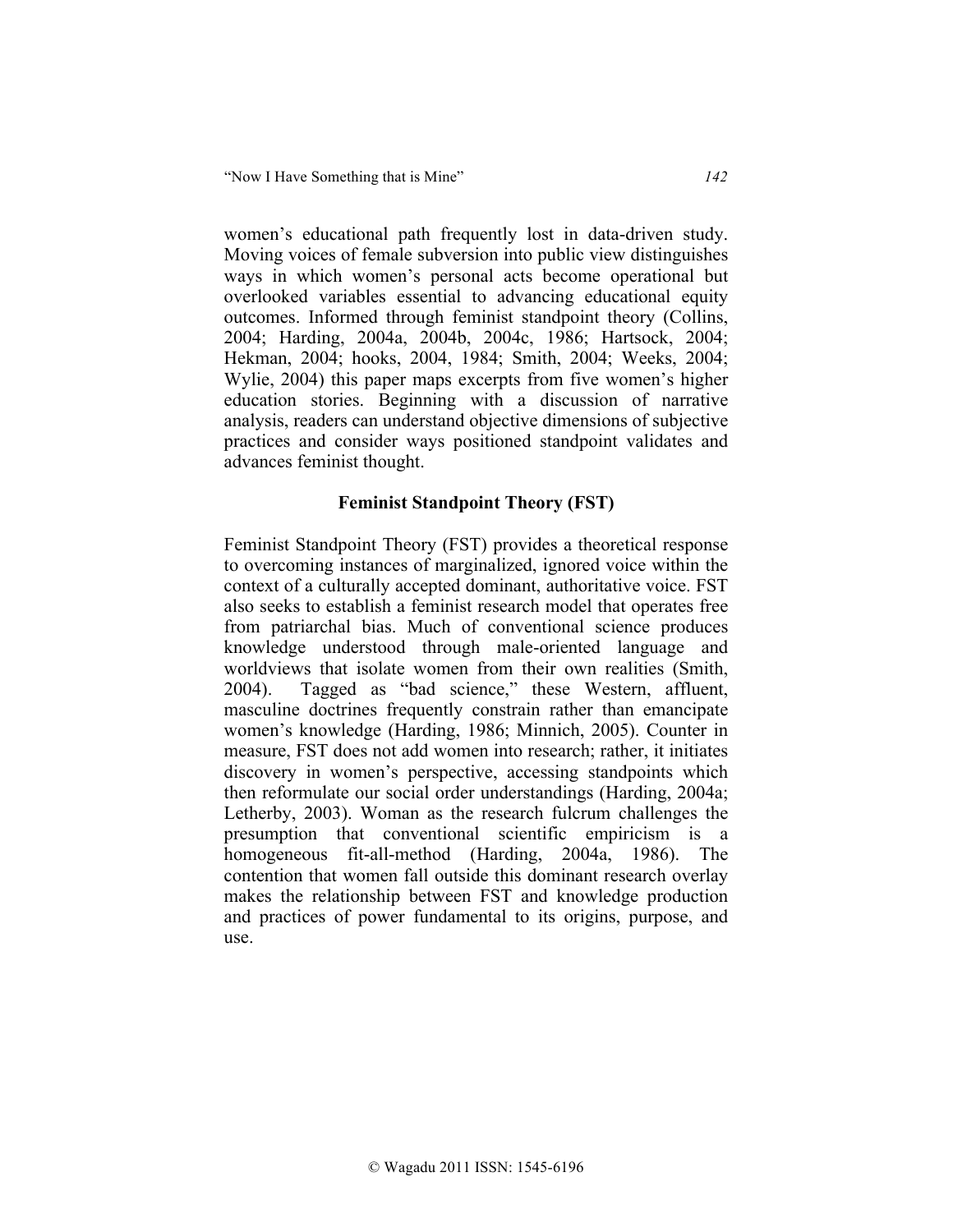Feminist scholars advocate FST as means to see and authenticate women's lived experiences by exposing the colonized spaces of tension and resistance in which they evolve (Collins, 2004, 2000; Harding, 2004a, 2004b, 2004c, 1986; hooks, 2004; Hartsock, 2004; Jaggar, 2004; Minnich, 2005; Smith, 2004; Weeks, 2004; Wylie, 2004). Strategic in purpose, FST teeters between a science-topolitics dynamic, functioning as a scientific tool to uncover situated knowledge otherwise obscured by patriarchal dominance, and as a political leverage to free women's voices otherwise read discursively though male controlled knowledge systems (Jaggar, 2004, 1983). This duality makes FST "explanatory" in discerning the positionality of women-centered experiences and "prescriptive" in validating women's insights into patriarchal distortions ascribed to their realities (Harding, 2004a). As a recalibration of male produced knowledge then, FST destabilizes male truths, which inadvertently destabilizes subjectivities that constitute male power structures. The epistemological thread recognizes women's marginality as both a site of political struggle and a site of feminist accomplishment (Harding, 2004a; Smith, 2004). This science/politics interplay, a disciplinary conflation contested under andocentric scientific empiricism, is an essential pivot to FST's research strategy and a requisite bridge that operationally links feminist theory with praxis, particularly, its activist arm (Harding, 2004a). That FST deems the discovery of feminist-produced knowledge as inherently linked with the discovery of feminist resistance movements within this subject-produced knowledge is paramount to unraveling the many concealed realities women's educational stories hold.

FST's origins have historical roots in Marxian thought which recognizes women's alienation to male controlled empiricism parallel to theorizing proletarian alienation to bourgeoisie controlled materialism (Delphy, 1984, 1975; Harding, 2004a, 2004b; Hartsock, 2004; Jaggar, 2004, 1983; Pels, 2004; Smith, 2004; Weeks, 2004). Borrowing Jaggar's (1983) thinking here, capitalism creates class-based oppressions and patriarchy exacerbates this for women. FST relies on this Marxian orientation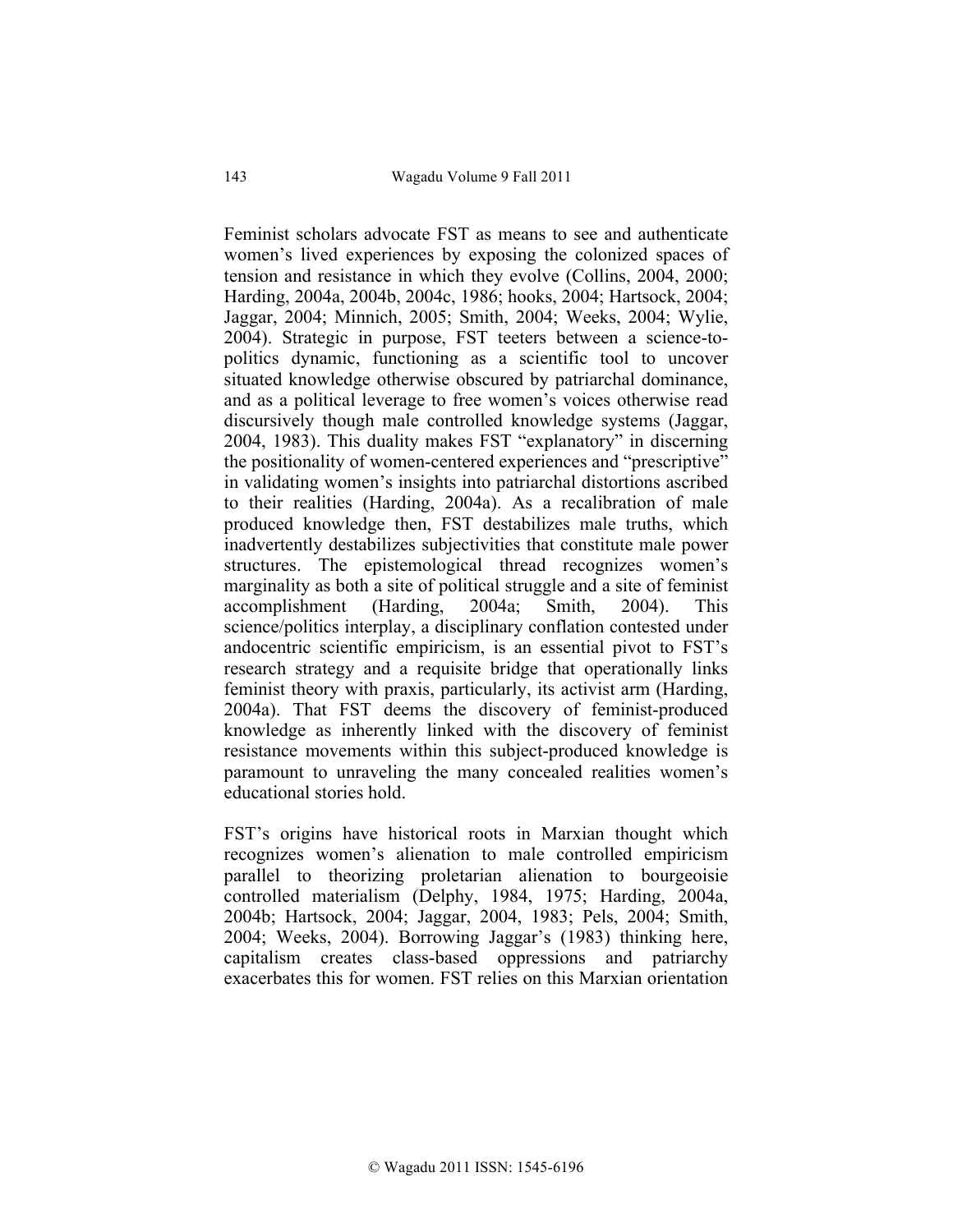where stratifications across person and place determine living and learning options. FST levels these locations of power, affording researchers multi-functioning applications. Women as a marginalized group have intimate knowledge of social power dynamics often absent in prevailing knowledge experiences familiar to dominant groups (Wylie, 2004; Minnich, 2005). FST extends a sensitized lens into these margins, understood as a place of cultural significance that is a piece of, but outside the whole (hooks, 2004, 1984). Here, margin as a social location exposes pain and struggle juxtaposed against ways and truth of the dominant body. Both the peripheral and majority elements of society are understood by the margin; thus, the margin stands as an ideal site for opposition to those in "colonizing" positions (hooks, 2004, 1984). Critics of FST regard its reliance on the margin as both contested and celebrated, a contradiction to Marxian homogeneity (Hekman, 2004). Yet FST's research effectiveness is largely attributed to recognizing the margin's experiential range, a factor credited to Marxian insights into class oppression (Hartsock, 2004; Pels, 2004). This multiplicity of "place" allows us to consider women's educational stories within established hierarchies and to understand identity based exclusions experienced by women at both the person and population levels (Collins, 2004). FST does not deem these feminist standpoints "true" over other standpoints; rather, it seeks out alternate social descriptions that contribute to seeing a new whole (Harding, 2004a). This insider look into knowledge production within a group helps us grasp meaning in women's educational stories in ways that are unobtainable when relying on the rigidity of scientific empiricism (Collins, 2004).

Knowledge mediated in feminist standpoint raises some controversy about its empirical accuracy (Harding, 2004b; Haraway, 2004; Hekman, 2004; Pels, 2004). Situated knowledge is at the center of this credibility debate and a site of contestation and progression in FST's epistemology reach. Strategically, in authenticating women's voices, FST decenters man as ideal knower (Harding, 2004a, 2004b; Haraway, 2004; Smith, 2004;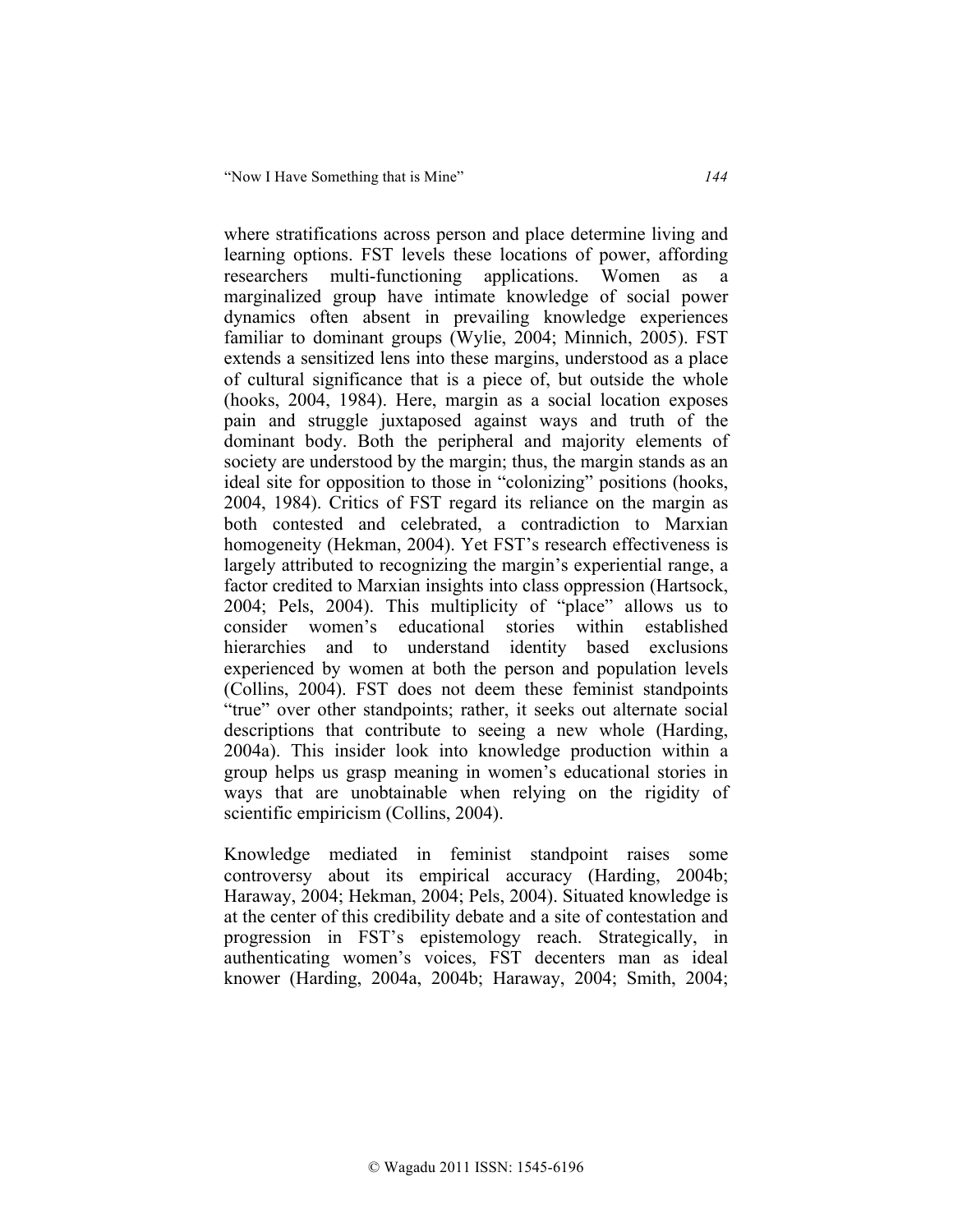Pels, 2004). This destabilizing maneuver raises anxieties about FST's reliance on situated knowledge, which skeptics claim, emerges under variable versus static research parameters, and which falls victim to subjectivities that potentially cloud truth (Hekman, 2004, Pels, 2004). Haraway (2004) counters this, arguing that under patriarchal dominance, situated knowledge is not compromised truth, but rather, objectivity itself, particularly, objectivity in oppressed "vision." This positionality in sight gives FST a critical edge in bringing voice and validity to women's educational stories. Empirical science as hierarchical obscures positional freedoms among the oppressed where systems that dictate privilege establish boundaries that create illusions of complacency. Situated knowledge as knowing in vision realigns misappropriated complacency, providing representations of dissonance and solidarity that expose the limits and divisions common to self (Haraway, 2004). That self is indeed fluid, imperfect, and socially inscribed reveals a dynamic side of lived knowledge that eludes conventional empiricism (Haraway, 2004; Pels, 2004). FTS's insight into these human flaws, informed by those inside and intimate with these enacted variables, is not a hindrance to objectivity and truth, but rather a strategic means to detect nuances and imperfections invisible to and/or discarded by those dominating situated spaces (Harding 2004b; Haraway, 2004). This closeness to versus distance from a subordinated known links critical discovery to multiplicities of person and place, which then functions as an FST reliability measure (Harding, 2004c; Haraway, 2004). Research that originates in women's stories enables both voice and positioned vision, allowing women to articulate their experiences using their own lens and language (Harding, 2004a, 2004c; Smith, 2004). The objectivity to situated knowledge then resides in uncovering standpoints that are authenticated in voice by subjects who are in fact located in and who see these subjugated realities best.

FST's interrogation of masculinized empiricism allows us to consider women as political actors within a knowledge frame punctuated by life. To study spaces lived outside the lines through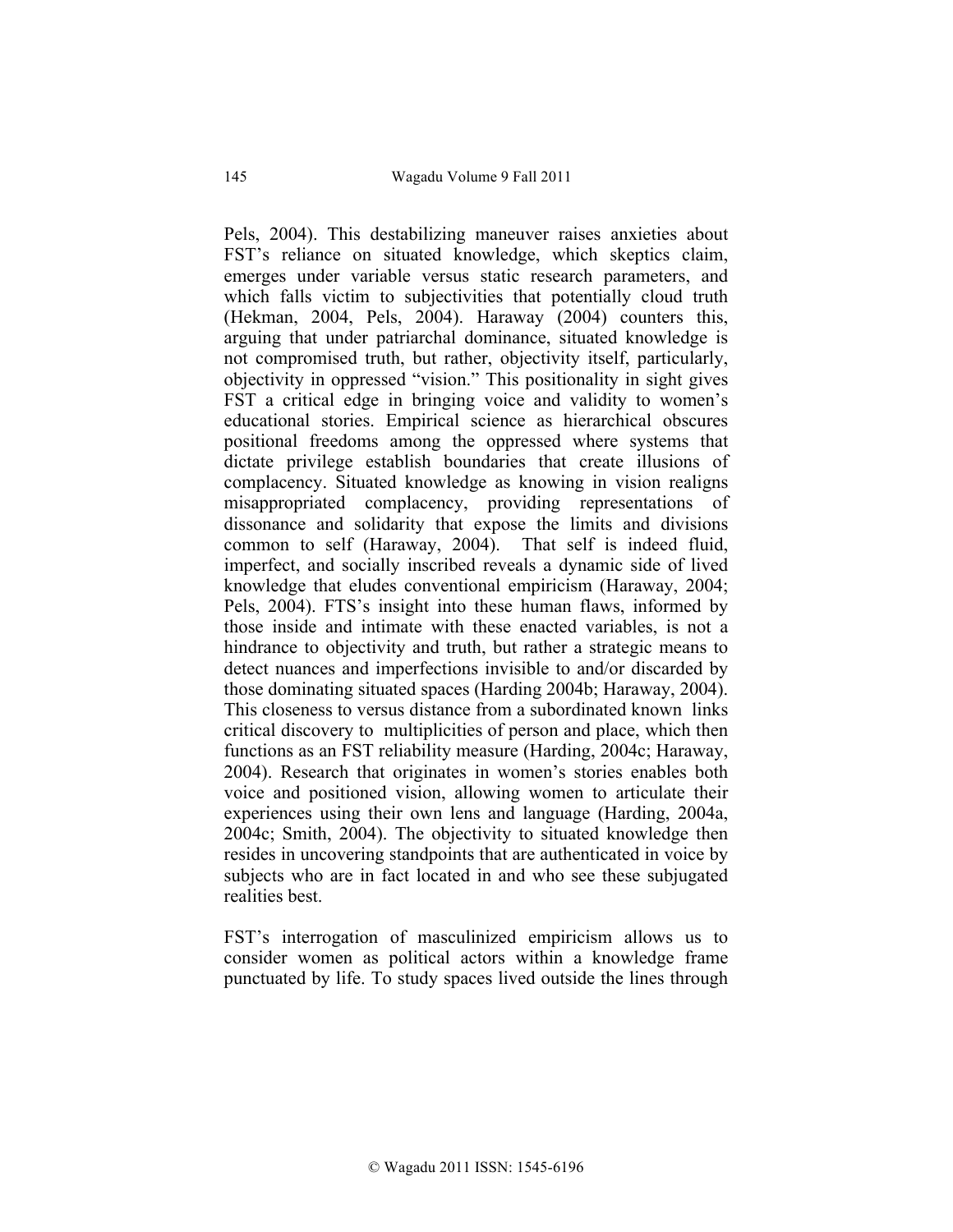those who transgress the boundaries is a FST discourse that unnerves scientific processes. Yet it is this FST science-to-politics fluidity and its resistance/power dynamic that we find most compelling in seeking out women's higher education stories. These standpoints, understood through FST, expose how different, even opposing individuals interact with one another in new ways, advancing personal and collective knowledge understudied in scholarly contexts (Harding, 2004a, 2004b, 2004c, 1986). As a contribution to the field, we see how self- identity evolves to produce self-awareness among women as individuals and as academics within larger social and scholastic settings (Harding, 2004a, 2004b). These discoveries further knowledge on women's means to and use of educational entitlement and they evidence ways FST reifies women's higher educational agency as a descriptive of feminist lives enacted in opposition to academic hegemony.

# **Methodology**

Two researchers at a northeastern college solicited women's stories from students and faculty over two academic semesters. Participants who volunteered stories self-identified in response to electronic solicitation sent to affiliates at the research site, surrounding colleges, and regional institutions. We also collected stories from attendees at the '08 Seneca Falls Dialogues (SFD) Conference.<sup>ii</sup> Participants responded via writing, audiotape, or videotape to the following research prompt.<sup>iii</sup>

> Please think about and recall a life challenge that you as a woman (or your mother, grandmother, sister, aunt, friend etc.) experienced on your life's journey and how, if at all, this challenge was overcome? Please include in your story the approximate year in which the 'challenge' occurred.

At the project's close, we collected twenty-one stories spanning generations, countries, ethnicities, and professions. Employing FST in research approach and analysis, we sorted the story narratives into four descriptive themes: "interpersonal relations," "self expression," "unexpected journeys," and "educational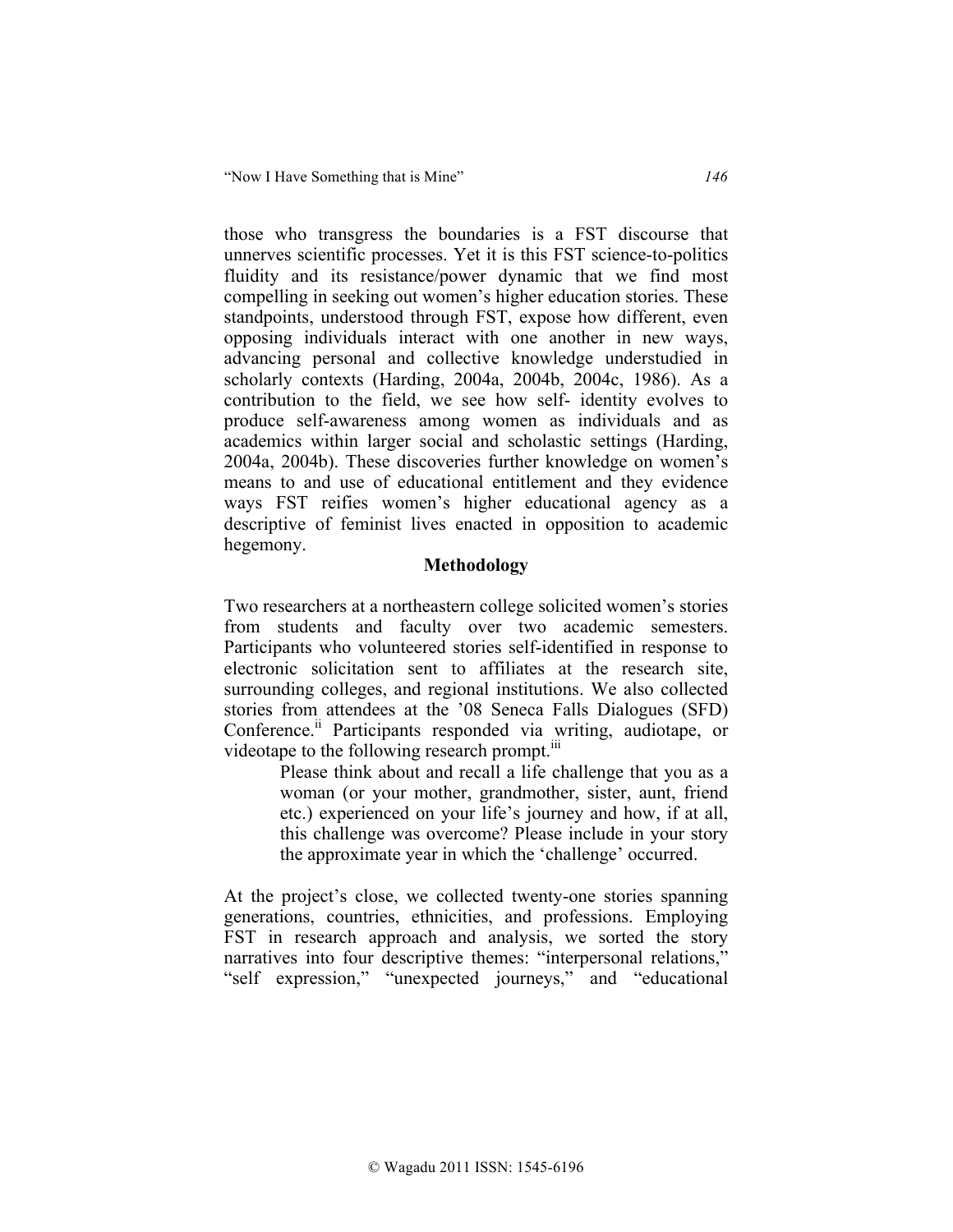challenges," with five stories firmly grounded in "educational challenges." While we deemed all the stories disarming, women's formative, often inadvertent steps into male-dominated spaces of academia drew us into the fold of the five scholastic-themed narratives. Particularly compelling is that these educational stories locate FST analysis at the site of its contestation, both in a political struggle in asserting feminist rights to knowledge, and in a science struggle in reshaping what we see and legitimize as women's higher education realities. Authenticated in voice, we unravel these storied segments in lived sequence, beginning with the marginal ideology in which women conceived of education, moving to sites of tension and resistance women faced within educational pursuits, concluding with acts of intentionality women exercised in acquiring educational gain.<sup>iv</sup> We analyze this situated knowledge using an FST lens.

## **"Never in my Wildest Dreams"**

"Here I am, Chair of the English Department, …never in my wildest dreams would I have imagined sitting in this office." Dr. Margaret Roche, $v$  a seventy year-old British academic, describes her surprise at her current career stature, an early discovery in women's educational stories. Similar to many women of her generation, Roche spent the majority of her life in traditional roles of wife and mother. While eventually deliberate in her academic success, Roche realized her later career as scholar, professor, and administrator more by accident rather than intention. Chance as a variable linked to education revealed instability in women's opportunity for college study and career mobility, both in reaching for that objective and conceiving of this prospect. Despite the academic capital that she had acquired, Roche confirms this uncertain schematic:

> I really didn't know how I was going to have a career. I really never had a career because I was married for twenty years to an international businessman, and we moved frequently. When I got to the end of the Masters, I found it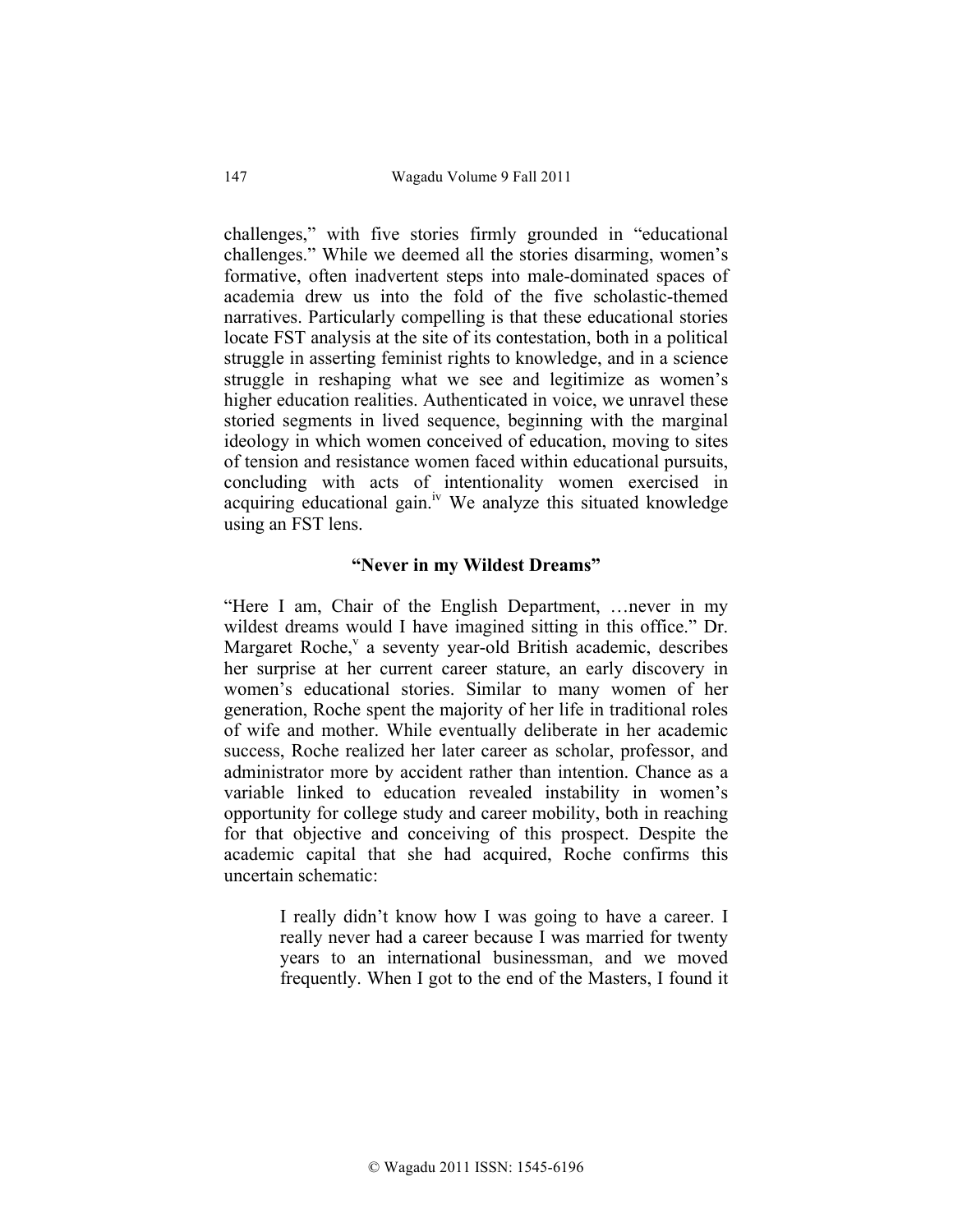really difficult to think about stopping. So that's why, I didn't. I thought, 'well, I'll just try.' One of the interesting things is that I could have done this a long time ago, but it never occurred to me that I could.

Dr. Sharon Avery, vi sixty-four, married with no children, a grant director and Psychology professor at a midsize college, also voiced an absence of educational vision, characterizing her "uncertain" academic pursuits as pushing against conflicting societal expectations:

> Here it is a women's college and we are being primed to get married and have as many children as possible, and to use our education to make sure our children are happy and our husbands are happy. I think that the biggest challenge was to find my own voice and listen to it. I don't recall any men or women talking to me about a career path. Nobody ever did that for me and so I kind of went bumbling and stumbling.

Avery longed for mentors to guide her scholarly aspirations, but instead, felt confined to 1960s canons that valued women's private over public function, clouding her educational vision.

While ambiguity seeded these beginning excerpts, stories remembered as more purposeful lacked prospective scope. Dr. Jane Hanna,<sup>vii</sup> fifty-eight, single, and Provost at a Midwestern college, reached for education as a means to financial security. Yet even with this more pronounced intentionality, Hanna qualified her educational journey as "indiscriminant" and "random," factors she attributed to her first generation college status:

> If I could do it over again, I would have gotten my degree in one of the Humanities or a Science and really taken advantage of the notion of a broad liberal education. Because I went into a professional degree track… with the notion of getting a job when I graduated, which is in fact what I did. I went to work for the [Medical Center], in their clinical laboratory. [But] no one ever talked to me when I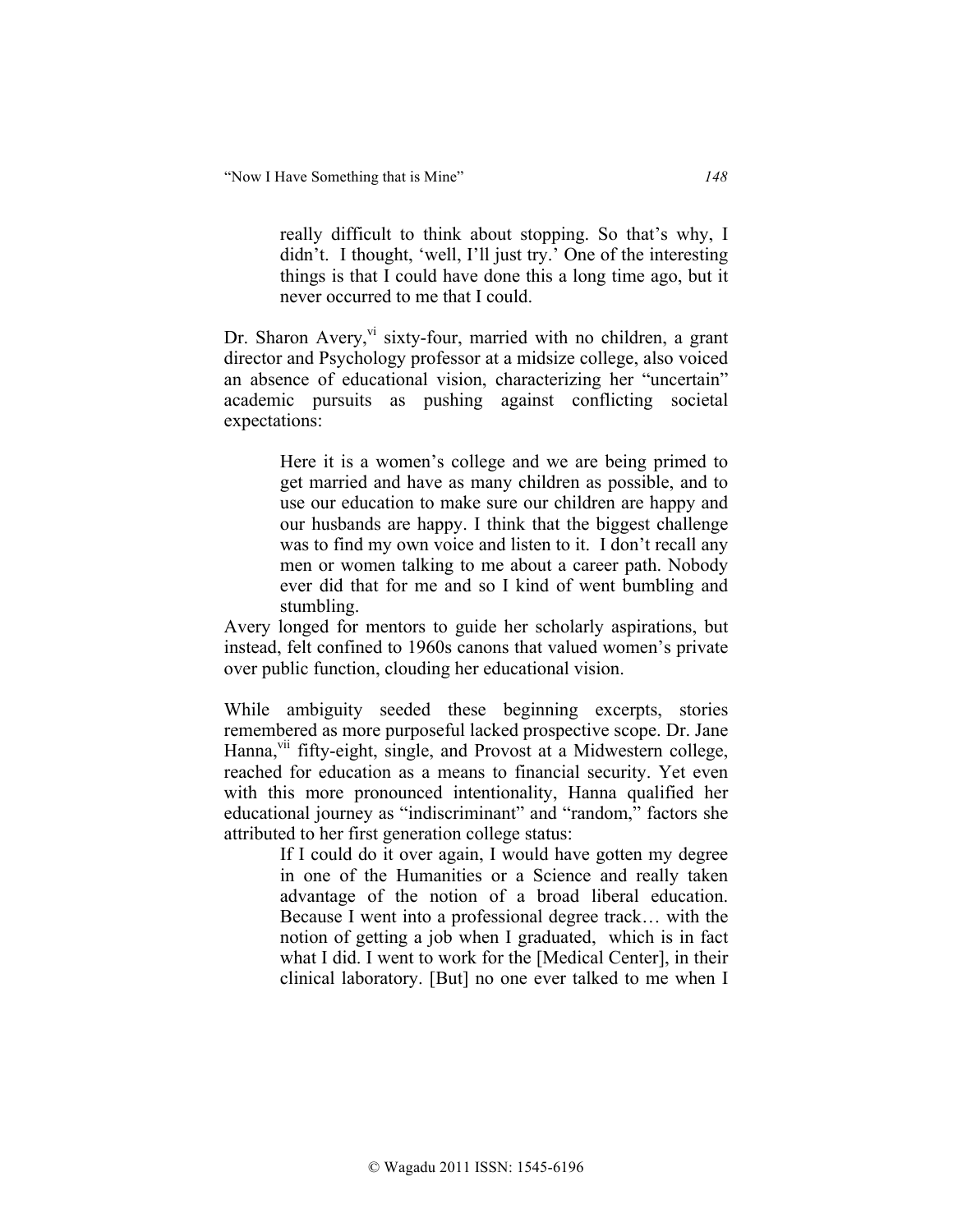was in college about going to graduate school, aspirations, potential, what did I really want to do with my life. It was just the assumption that you'd go to work, you'd make a living, and then the corollary assumption that you match up with somebody, get married, have children. All of which are laudable things for a person to do, but not the thing Jane Hanna wanted to do.

Opposing roles of wife and mother, Hanna reasoned education as a means to independence, a labor-focused standpoint that reconstitutes subject-order positions of place (Hartsock, 2004; Weeks, 2004). Although Hanna's work focus challenges gender norms, patriarchal mechanisms prescribing women's life-station, situated here as job-need over career-progression, obscure her disciplinary options (Weeks, 2004). These restrictions in educational foresight automate Hanna's graduate level choices:

> I decided to go back to school and get my Master's degree, and again, not really having anybody to talk it over with, I just got my Master's degree in what I got my undergraduate degree in, which again, in retrospect, didn't really move me very far along the chain of broadening my educational experience… I think one of the things that is true when I was a kid, women don't tend very much to think about, 'if my goal is to get to Z, what are the things I have to do to get to Z?' It is really an ignorance about the kind of planning you need to do to get the kind of jobs I wanted to get.

For Hanna, life as an academic leader was not a visible or viable direction, despite conceiving higher education as a gateway to professional security.

The conceptual void regarding educational entitlement experienced by Avery, Roche and Hanna, often misread as complacency, captures women's constrained place within hierarchical structures that dictate expected social-order standing (Haraway, 2004). This is analogous to class neutralities within Marxian thought where collectivity for the larger good overrides personal vision and gain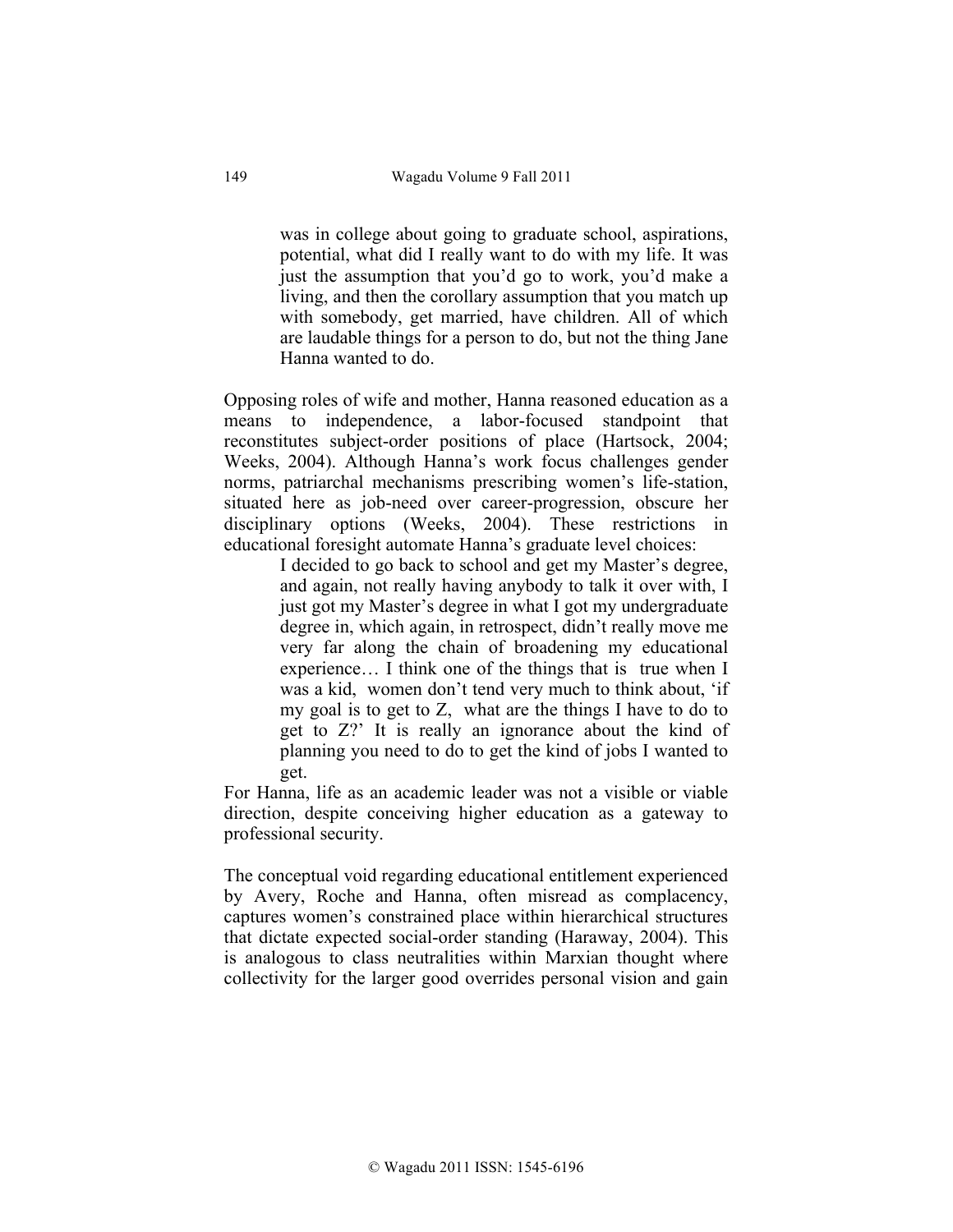(Delphy, 1984; Harding, 2004a; Hennessy & Ingraham, 1997; Smith, 2004). The invisibly of options beyond spaces of work or domesticity, internalized by the standpoints here, exposes this misconstrued male reality secured against a backdrop of dominance (Harding, 2004a, 2004b). Women's alienation to education as their own right is systematic despite differences in women's positionality: British, American; mothers, non-mothers; married, single. These agents for standpoint are multiple and heterogeneous, potentially united yet also divergent, which grounds situated knowledge as informing the many pieces that constitute the whole (Harding, 2004a, 2004b; Weeks, 2004). Standpoints from diverse actors coming into vision from manifold platforms, identities, and commitments contribute to knowledge production that is broad in its application to women as the margin and to reshaping a larger worldview. This situated reach enacts FSTs politics-to-science dynamic, where feminist standpoint corrects faulty empirical knowledge, and where corrected knowledge in an activist context potentially frees women from structural oppressions instituted around these faulty assumptions (Harding, 2004a). Resisting gendered colonization (hooks, 1984) expected in roles of wife, mother, or passive student, the standpoints here transgress societal norms to forge new and diverse educational realities.

## **"Now I Have Something that is Mine"**

Prominent to these women's stories are the tangential tensions bearing on women's higher education actions. Although "unanticipated" in origin, women seized their educational circumstances, transitioning a once tentative prospect into a defining career platform. Dr. Milagro Campos,<sup>viii</sup> fifty-one, Argentinean, humanities professor, and mother, came to the US with her now ex-husband, so he could pursue graduate studies. In Campos' early academic vision, she subverts her educational reach, conceiving it as secondary to her ex-husband's ambitions: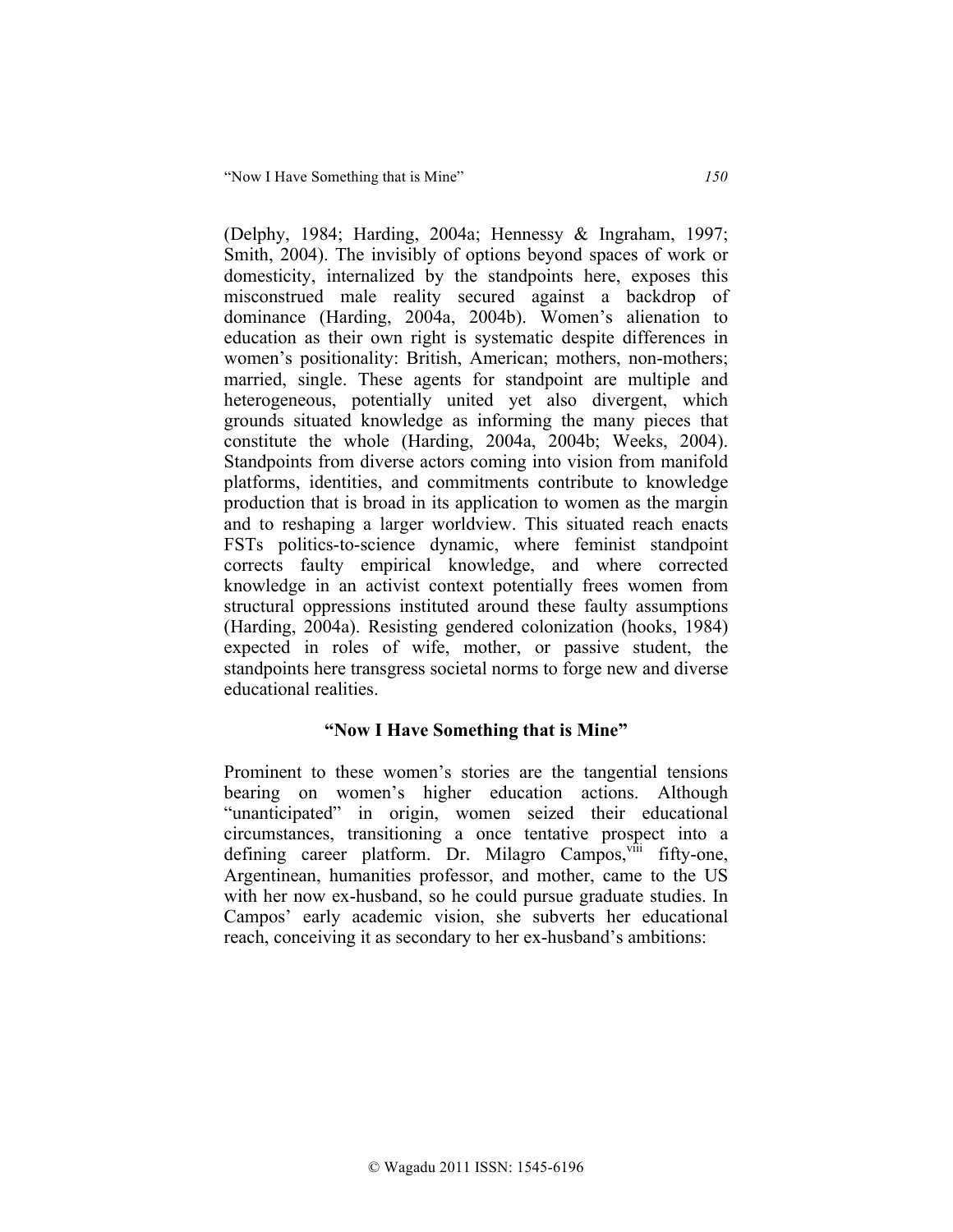We were at this family therapy institute in Austria, and he got an invitation to go to California to study with this huge cognitive psychologist, so I followed, and I was babysitting, with an F2 Visa, which is a student's wife Visa. I was finishing my Master's degree, and although I had studied psychology and then I studied literature in UCAL, I always thought well Luis will be the main bread winner. You know I can have a job, but it won't be, I won't be the main bread winner in my family.

While enrolled in UCAL, Campos divorced, a power/opposition frame where personal conflict externalizes potential (Weeks, 2004):

> We divorced while in California, and then he went back to Austria….Being man-less, or father-less or husbandless….were incredible challenges ...very important in becoming who I became as a teacher and a professor and an independent woman. I had never lived alone, ever, you know you live in Argentina with your family, and you marry. So I remember being in an apartment in California and thinking this is the first time I've ever been alone in an apartment, that was kind of scary. And then I finished the PhD and I felt very strong and accomplished, you know, now I have something that is mine, it's my education and I can choose to go back to Argentina or to stay in this country.

In finding her own way, Campos recalled how societal codes inhibited her self-agency:

> I always thought the brain in my marriage was him, and that I followed him to Austria and then I followed him to California, and I remember this crucial moment when we were going through the separation, because Luis always made me feel ... that I was so lucky to be exposed to all of these things because of him. But thinking back I realized that without him I could become a person in my own right.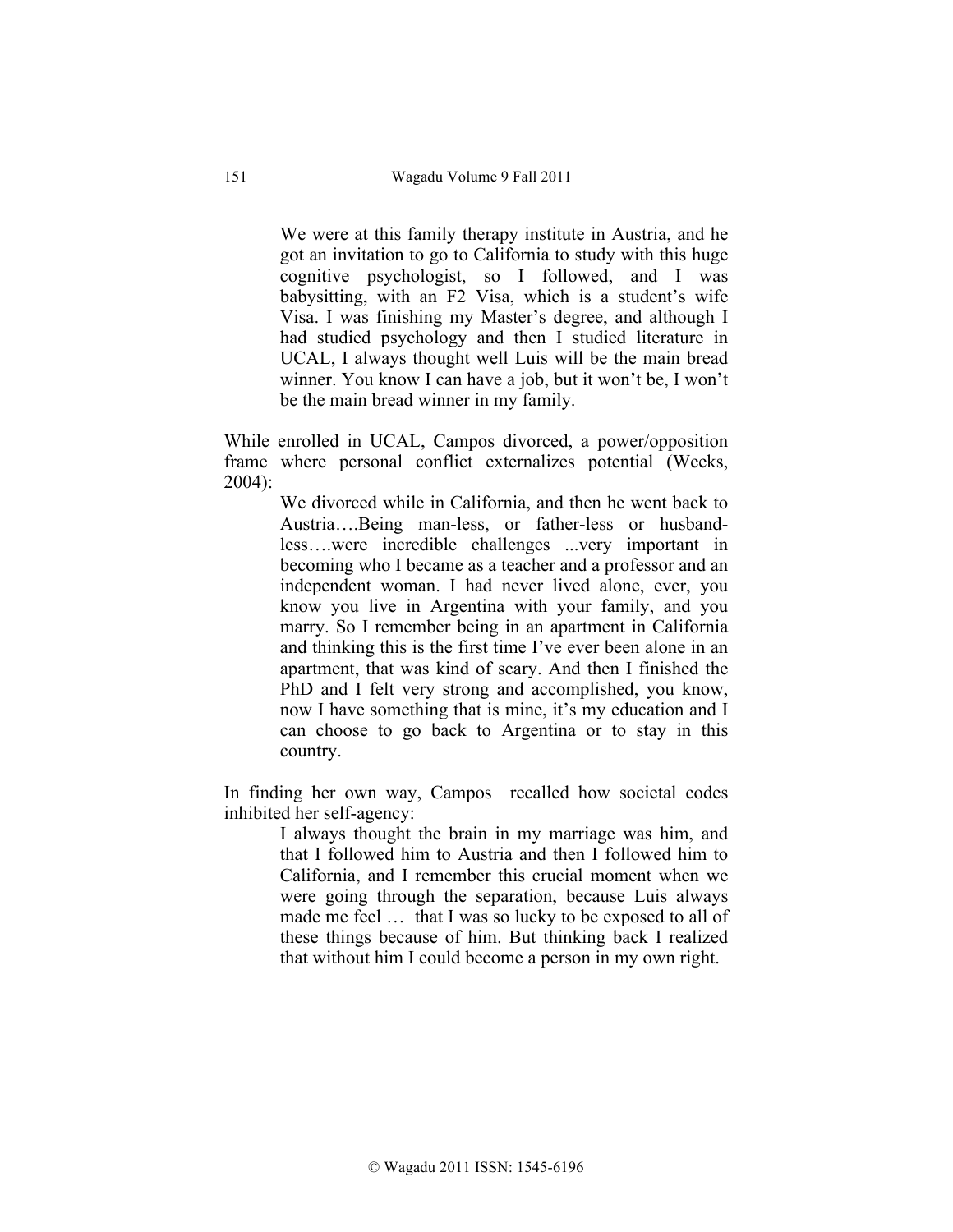As the knower moving within this situated knowledge, Campos exposes the ways that tensions in self autonomy smack up against expected role ascribed to wife, a subordinate identity constructed around a prefabricated worldview positioning women as "for-men" (Harding, 2004a, 2004b). Divorce, read through Campos' standpoint, voices an FST resistance/freeing dynamic where we see the margin, initially characterized by self-doubt, invert into a site of rising self-affirmation and empowerment (hooks, 2004).

In a parallel education-to-career outcome, Hanna narrated a bychance mentor relationship that became a defining career direction:

> It happened fortuitously that I ended up going to [University], where I met a man who was, is in fact the most significant mentor of my life. We have known each other for almost 30 years. He really got me to the next level…thinking about what I want to do. He was the first person that ever really took an interest in my career as a career, with the notion that I was going to go on to get my PhD. I never would have imagined it in a million years when I was a kid at [undergraduate University] in the 70's. I mean it just was totally unreachable.

Visible in standpoint, mentoring transposed the marginalized dimension to what Hanna conceived as an "unreachable" PhD goal (Harding, 2004a; hooks, 2004). Patricia Brill,  $\frac{1}{x}$  fifty-four, French, married with no children, holding an American-earned Master's degree in the humanities, never considered herself college worthy, citing a friend as the impetus in shifting her academic self-doubts.

> I had a friend, who said 'you need to go to college.' I was like, 'I don't understand what professors say, that's a whole different language, and I couldn't possibly understand that.' But my friend put me in her car, drove me to [community college], put me in one of the counselor's offices.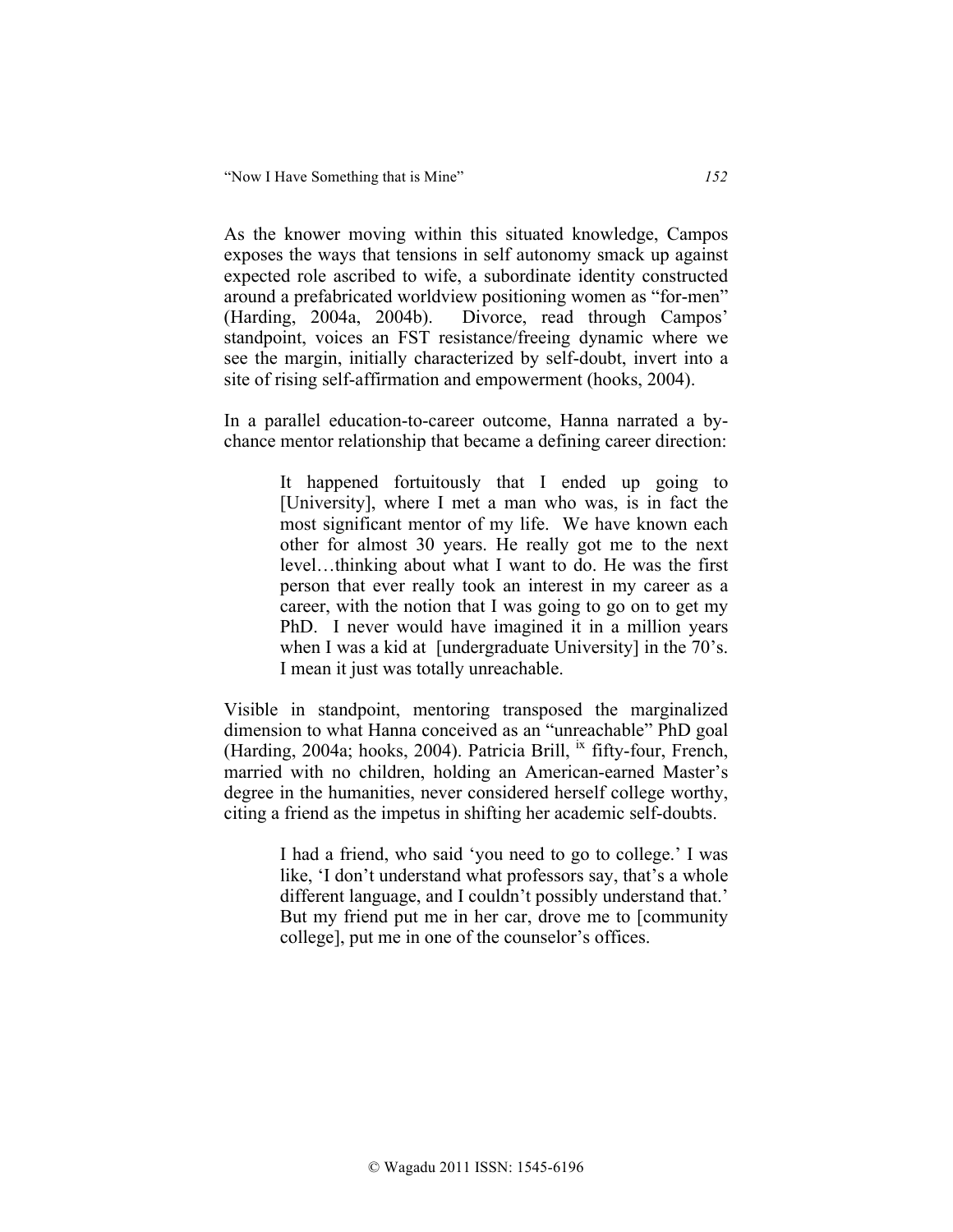Language as andocentric in origin reverberates in Brill's standpoint where she self-questions her academic credibility within an exclusionary scholastic discourse (Haraway, 2004). Analogous to worker/owner alienations, we see Brill's situated identity as both docile and dynamic (Harding, 2004b; Hartsock, 2004; Smith, 2004). Stepping within the spaces of dominance that alienate her, Brill begins to resist internalized ideologies that engender academia as a hegemonic site (Harding, 2004a; Hartsock, 2004; Jaggar, 2004). Peer intervention engages Brill's educational promise as does divorce for Campos and mentoring for Hanna, clarifying how these women, in opposition to prevailing norms, surmount their academic uncertainties (Weeks, 2004). Here and in a larger schematic, these auspicious intersections do not erase subordination or risk; rather, they further code the imperfections and subjectivities under which women negotiate their educational positionalities (Harding, 2004a, 2004b; Haraway, 2004).

These collective standpoints embody FST's multiplicity, exposing an experiential range that reaches into the ontology of women's educational realities punctuated by male claims to thought construction and dissemination (Collins, 2004; Hartsock, 2004; hooks, 2004; Weeks, 2004; Wylie, 2004). Women's entitlement to this academic capital, now discernable in standpoint, destabilizes the one-sided male corner on scientific empiricism, both in discovery and objectivity of truth. Campos, Brill, and Hanna's located standpoints engage a vision of knowledge potentiality that transcends hierarchical structures of educational power (Hartsock, 2004; Weeks, 2004). Derived from Marxian insights into ruler/laborer class conflicts, this transcendence generalizes to subordinate identities as a whole where alienation to production, in this case knowledge, theoretically culminates in revolt (Delphy, 1975; Hartsock, 2004; Jaggar, 2004, 1983). Realized among the feminist standpoints voiced here, this transcendence validates ways women's educational drive, as insurgence against exclusion, functions to invert circumstances of marginality into positions of strength (Hartsock, 2004; hooks, 2004).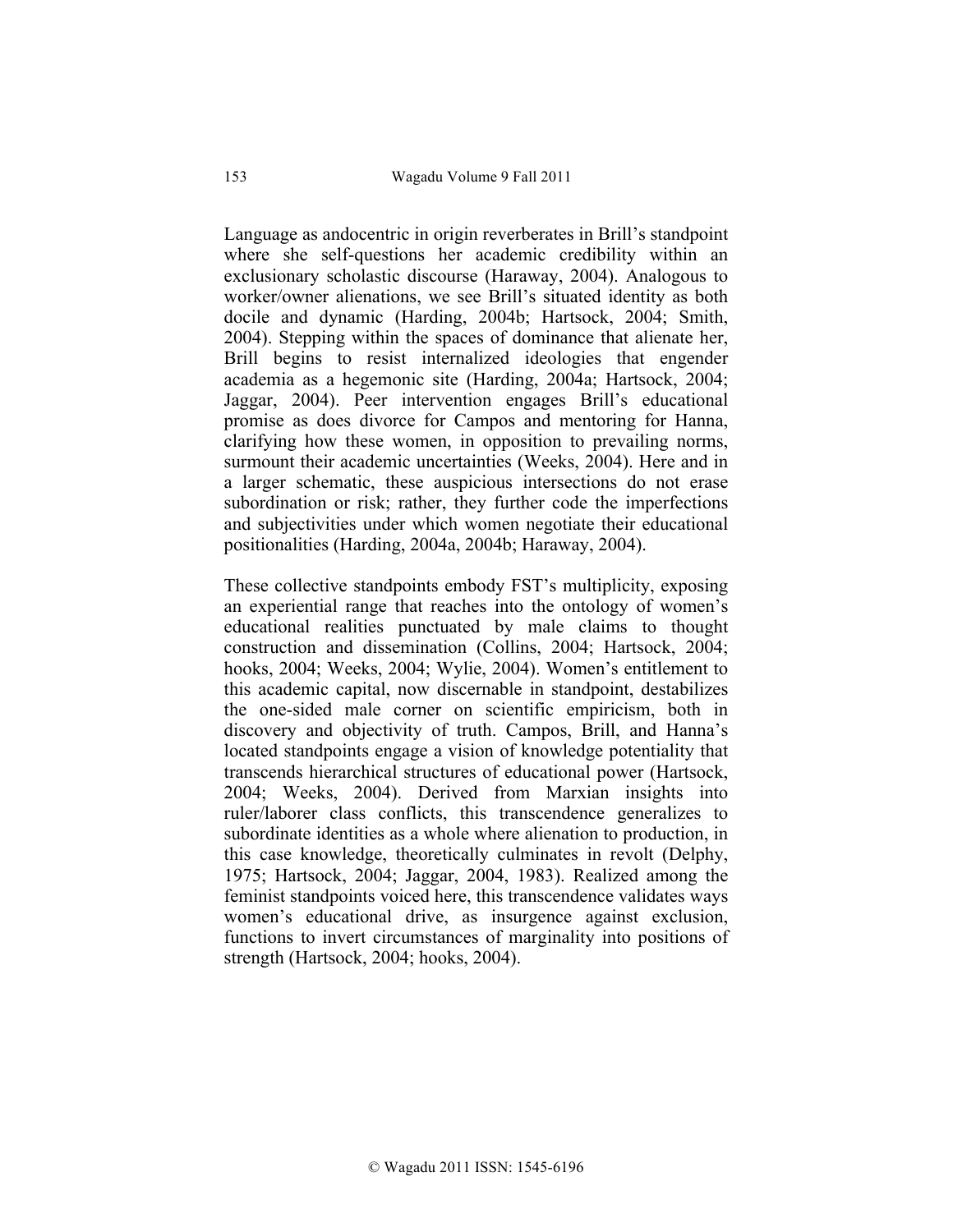"Now I Have Something that is Mine" *154*

#### **"That was my Moment of Revelation"**

As these women's education progressed, their standpoints gained in vision and intentionality. Rather than question scholastic entitlement, women positioned academia and its knowledge output as transformative. Here women recasted interpersonal relationships and self-expression from impeding to functional. Avery's standpoint captures this migration:

> It was contradictory. I was trying to please people but I was trying to find myself through my education. It wasn't until I accepted the fact that you can't do both things at the same time, that I finally felt like, 'okay!' That was my moment of revelation.

Initially devoid of guidance, Avery recalled the importance of female friends in validating her educational pathway and in helping her locate her identity within that structure:

> Somebody who guides your career? I never had anybody like that. But I have had groups of women who have been encouraging to me and share my interests. I have struggled to accept my own voice and accepting the fact that that voice is not necessarily a part of mainstream of society. But I thought 'Oh well!' there are enough people in my life that respect me.

Similarly, as Hanna climbed the ranks of college administration, intentionality became strategic to realizing her potential:

> [As] Dean of the Graduate College there, I started thinking… 'AmI going to see my career out as Dean of the Graduate College, or is there something more that I can do that adds value?' What is significant about that is that it is the first time I ever consciously contemplated, 'where do I want to be in some number of years, and what is a road that I need to take in order to get there and why do I want to get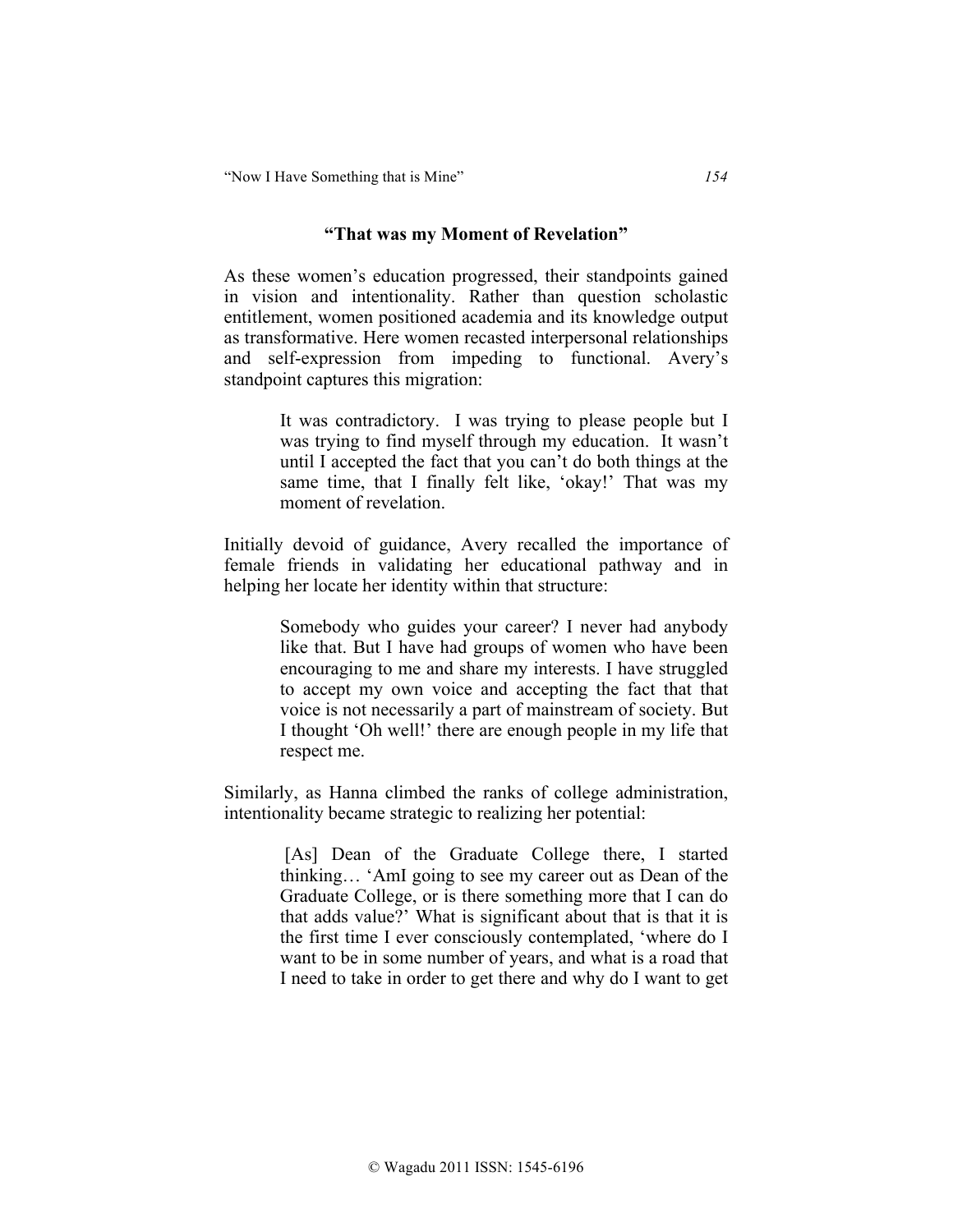there?' So when I decided to leave the [public university] that was the first conscience career decision I ever made.

For the first time, Hanna deliberately questions the internal purpose driving her professional resolve:

> The second time that I made a very conscience choice was the choice to come here to be Provost. I had several very good offers, and I made the choice based on fit for the community, the degree to which I felt that I could have a lasting impact on the place...I'm at the point in my career where I can be in the role that can achieve the things I'd like to achieve.

Women's concluding standpoints evidenced ways self recognition and validation within and outside educational structures contributed to utilizing these structures more decisively. Avery characterized this as acts of resistance effected over time:

> The challenge was to find my voice. It took me a long time to do that. I've been able to be true to my own voice in a bureaucratic non-feminist organization. I've been able to find the pockets, areas of space to be myself.

Avery locates her voice within crevices of a system that otherwise alienates her, making feminist inroads into dominant spaces of knowledge (Harding, 2004a).

Coming into themselves, women spoke cogently about externalizing their educational capital to further individual and collective teaching/learning causes. Avery affirmed, "Now I have people saying that I'm their mentor." Hanna, Roche, and Campos, who each occupy senior leadership positions in their respective colleges, attested to utilizing their own success to guide others and impact educational utility. Roche, in addition to an array of scholarly contributions, has occupied several departmental and institutional leadership roles where she has been instrumental in shaping academic policy. Women's Studies established at Westerly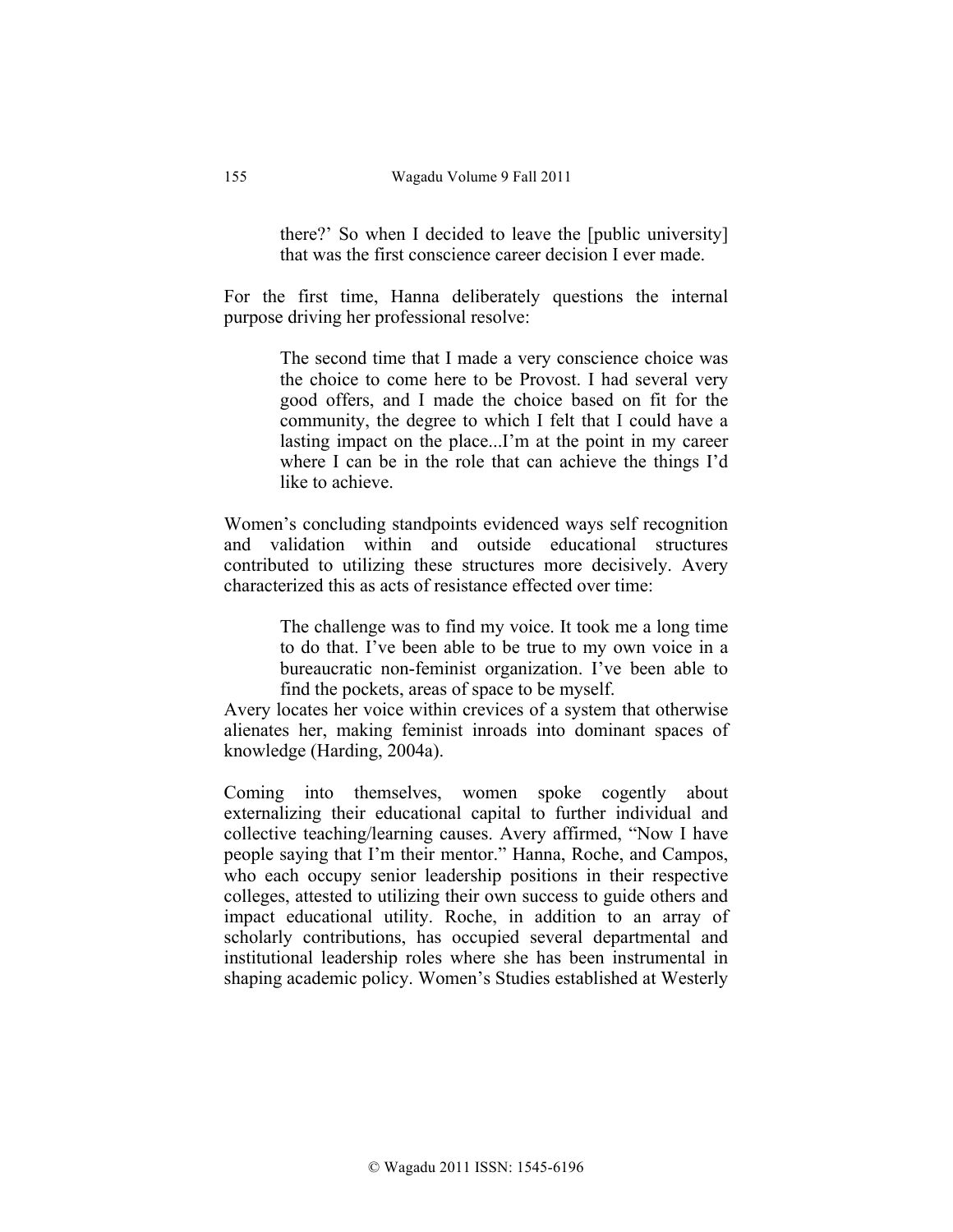College  $x$  is one of several prominent curricula gains attributed to Roche's strategic efforts. That Roche's academic career was pioneered later in life, beginning in increments as an adjunct instructor, adds credence to these deliberate outcomes. Along a similar vein, Hanna's winding path to Provost now affords her influential reach in advancing faculty and student matters. And Avery, Campos, and Brill, who mediate knowledge in teaching and administrative arenas, rely on a feminist model of collaboration in reaching for and promoting educational gain.

Women's closing standpoints link self-identity to personal inclination. This rising autonomy highlights FST's politics-toscience confluence, validating women's standpoints as situated knowledge, but also marking ways this positioned lens, fashioned within the academy, remains subject to a male contrived trajectory (Harding, 2004a, 2004b; Jaggar, 2004). Tensioned symmetry teeters through women's stories here, gaining discernability as women's educational capital grows and their vision becomes more astute. Academia, originating as a system by and for men, becomes a historic-political representation of women's lives within patriarchy (Jaggar, 2004, 1983). To remove the male lens altogether distorts this reality. Similarly, women's integration within this male-invented structure shifts our natural and social order insights as women acquire educational vision, voice, and utility, (Harding, 2004a, 2004b; Haraway, 2004). Using Haraway's (2004) objectivity claims, this subjective lens authenticates feminist accommodations. As outsiders within (Collins, 2004), the women here forged new paths, stabilized uncertain ground, and championed educational causes for themselves and those around them. In method and prescription, these standpoints instigate a scientific reconstruction of women's educational realities, which both privileges the margin and engages the whole (Harding, 2004a; Weeks, 2004). This does not inherently free these women or us from pervasive hierarchies that limit knowledge and dominate empiricism, but tapping into women's educational realities recodes misread lives, which frees women's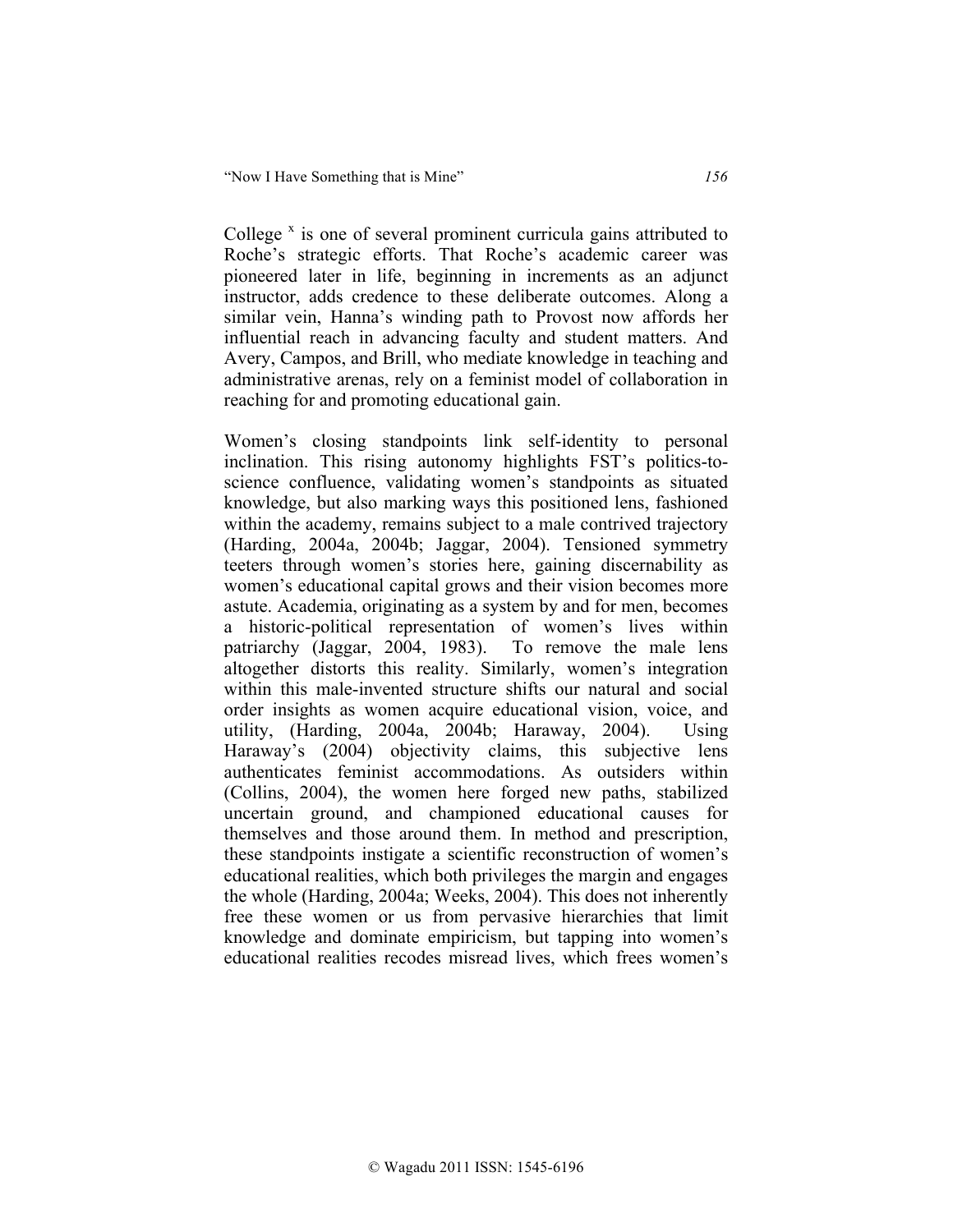voices and the discretionary agency to reconceptualize women's educational truth.

### **Women's Voices, New Visions**

Education culminating in success conveys seemingly easy and stable passages. These surface signals -- college attendance, conferred degree, established career -- communicate generalized assumptions about educational journeys reflecting a linear paradigm of academic life. Many individuals, both women and men, experience education in this vertical progression whereas others encounter a range of educational challenges reflecting class, gender, and other identity-based inequalities.<sup>xi</sup> Variables of social location notwithstanding, women's stories scrutinized through FST detail women's acts leading to scholastic gain and the meaning women attribute to these lived events. By accessing these standpoints with genuine interest absent of exclusionary methods, we broaden our understanding of women's educational realities, which delineates the often conflated variables tagged to academic success and the agency that led to that success (Harding, 2004b; Letherby, 2003; Minnich, 2005). Reifying women's educational challenges then recenters the margin, which liberates subverted knowledge (hooks, 2004).

Women's stories as a site of knowledge have application that transcends individual transformation (DeVault, 1999; Harding, 2004a, 2004b; hooks, 2004; Letherby, 2003; Reinharz, 1992). Authenticating others' experiences deepens our understanding of our own experiences and the worldviews these experiences construct (Letherby, 2003; Reinharz, 1992). The mediation and interpretation of standpoint by others illustrates the relationship between personal identity and the measure of this identity as realized in one's contributions to society. Identity development, as accrued confidence in oneself independent of and among others, is significant to overcoming personal obstacles with implications beyond individual growth (Erikson, 1959; Gilligan,1982; McEwen, 2003). Women's stories, where self- identity evolves,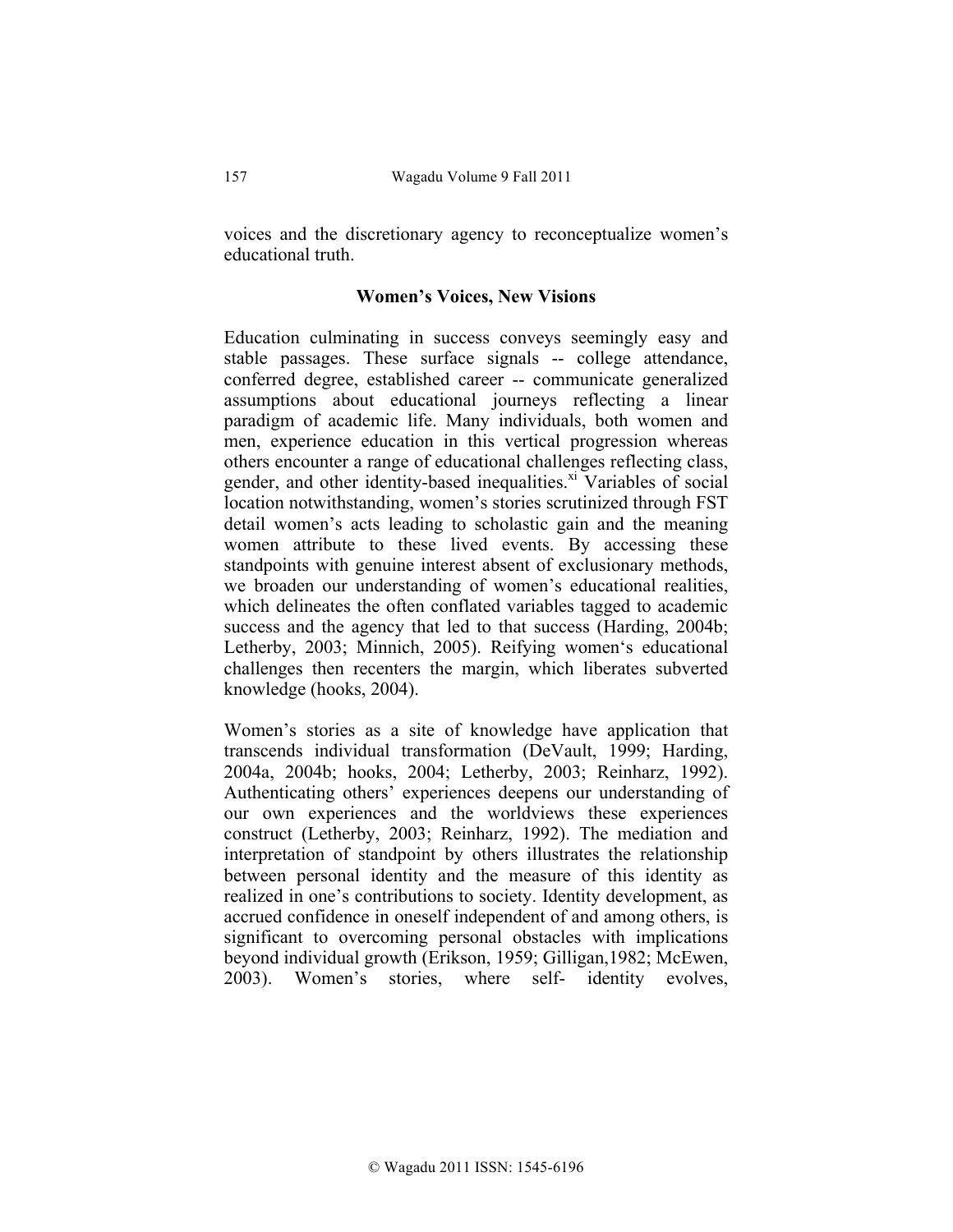communicates knowledge of how interactive experiences merge to produce self-awareness that is realized among those in larger social settings (Harding, 2004a, 2004b). This intersection promises greater social change through accessing subjective standpoints and applying these to objective structures -- education in this example - - common to larger groups. In this way, women's stories facilitate connections among women who, despite differences in age cohort and identity, share common goals and experiences in pursuing educational gain from circuitous versus primary locations. As knowledge seekers, the women highlighted here found support and purpose in educational attainment, an outcome both circumstantial and intentional, where intention correlates with self-awareness. The challenges and variations of women's realities then are linked by individual measures of successes realized over time, which validates and furthers collective actions (Collins, 2004; hooks, 2004).

Women diverse in person, place, and generation, reading or hearing this paper, recurrently tell us that these education standpoints replicate their own discursive college paths. This gender-subordinated pattern demands more stable means for women to actualize educational gains. Women's stories affirm how positive identity sanctions scholastic potentiality within an andocentric paradigm. FST theorizes this as a "totality" of subjectpositions who act in opposition to existing societal mores, but who channel this opposition into more promising alternatives, seen here in women's evolving self-worth (Weeks, 2004). Yet women operating from the margins, even if spurred by antagonism, often seek out alternatives quietly and in segments rather than blatantly and in wholes (hooks, 2004, 1984; Tong, 2009). Subversion exercised in unassuming spurts easily falls off scientific radar or gets speciously coded in its lived dimension. The FST correction, instituting knowledge in women's lives, brings greater objectivity to subject-driven positions where women's educational voice originates (Harding , 2004a; Weeks, 2004). This coming into educational vision resonates in the standpoints here as women's college trajectory begins as ambiguous, moves to opportunistic,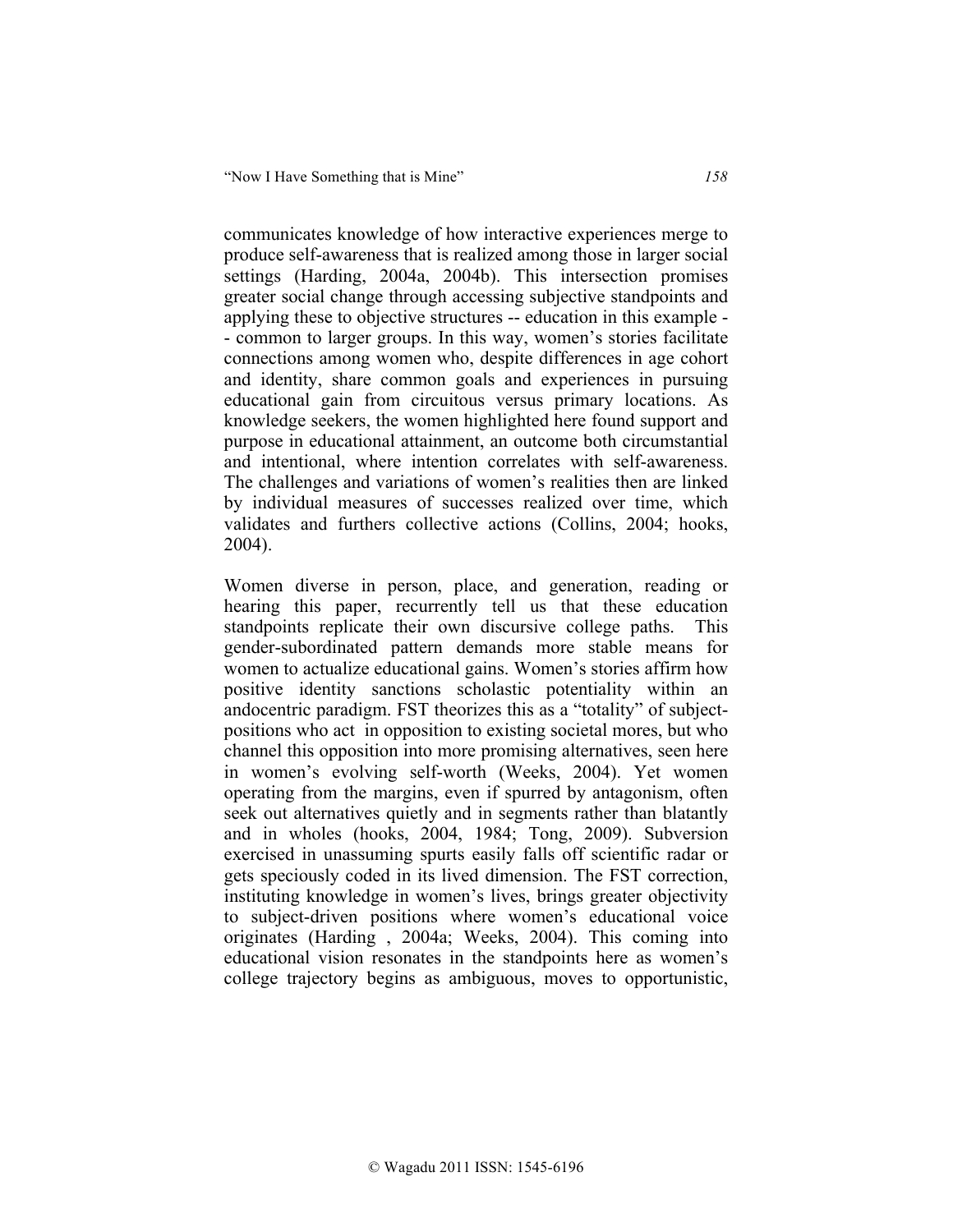and lands as purposeful in personal and social consequence. For the women here, using an FST/Marxian frame, conflict facilitates struggle, struggle enables potential (Weeks, 2004).

We close on FST's power/ resistance intersection, a dynamic which compelled us into women's educational stories at the contested site in which they evolved. Countering scientific empiricism, FST treats women's standpoints as primary versus additive, grounding discovery in women's educational realities (Harding, 2004a; Letherby, 2003). Exerting political leverage, FST captures women's educational gains as larger representations of feminist lives enacted in opposition to academic colonization. Despite progressions toward deessentializing gender, women's educational reach remains titrated by dimensions of female identity and expected societal norms that complicate the circumstances under which that identity is actualized (Haraway, 2004). We see this operate as a structural ceiling in career advancement, confirmed in the standpoints here, where only one of five academic-minded women has risen above assistant or associate professor standing. This heightens FST's science/activist duality, particularly within feminist discourses where subjective and materialist stances converge as theory into praxis (Harding, 2004a, 2004b; Weeks, 2004). Exposing women's academic realities does destabilize structures of educational dominance, yet these revised realities emerge as vulnerable to the very patriarchal inscriptions that constrained them (Harding, 2004a, 2004b; Haraway, 2004). This vulnerability cycle emphatically underscores the need for standpoint project's endurance where resistance itself becomes essential to liberating feminist produced knowledge and furthering women's still compromised higher education gains.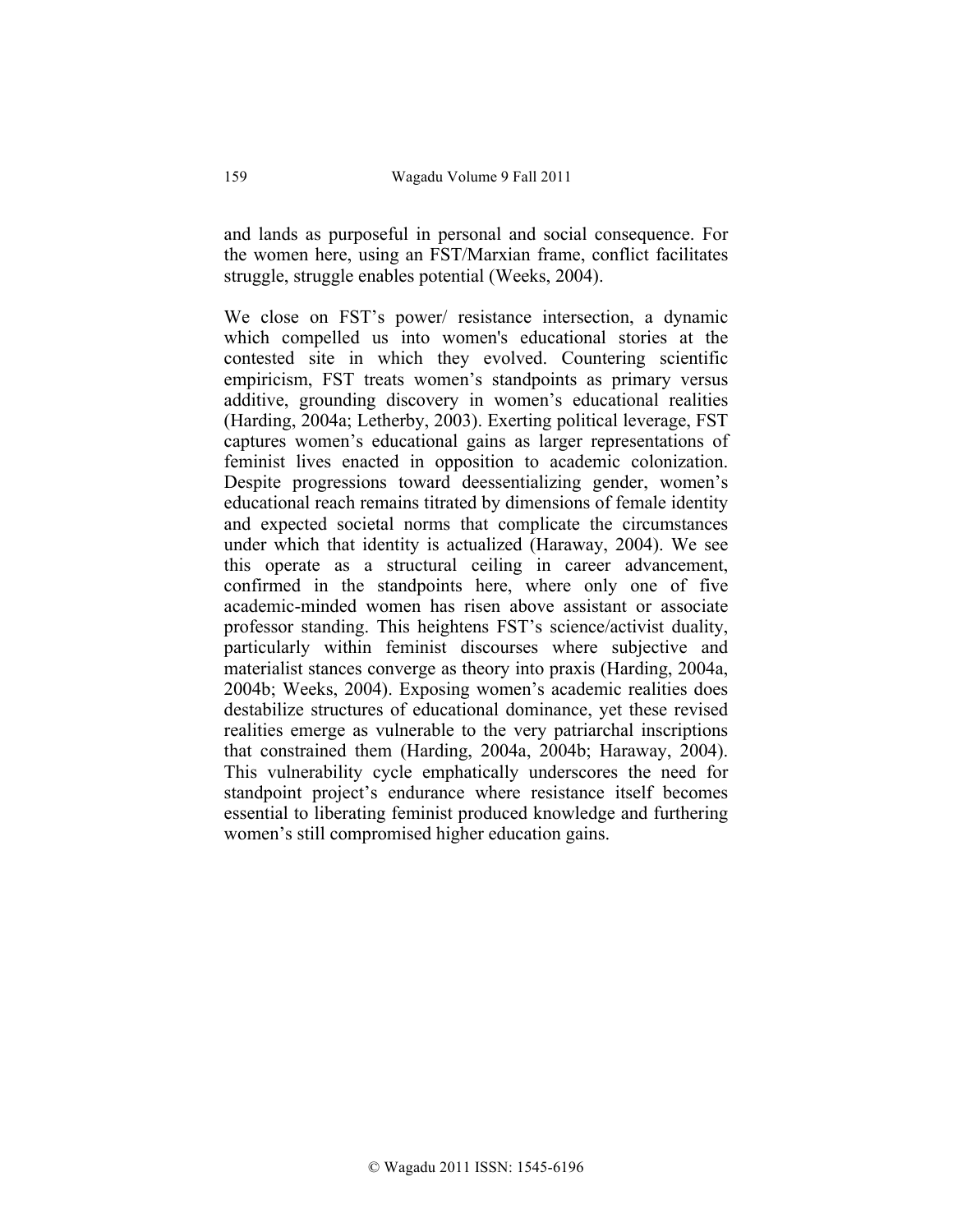#### REFERENCES

- Collins, P. H. (2004). "Learning from the outsider within: The sociological significance of black feminist thought." In S. Harding (Ed.), *The feminist standpoint theory reader: Intellectual and political controversies* (pp. 103-126)*.* New York, NY: Routledge.
- Collins, P.H. (2000). *Black feminist thought: Knowledge, consciousness, and the politics of empowerment.* New York, NY: Routledge.
- Delphy, C. (1984). *Close to home: A materialist analysis of women's oppression* (D. Leonard, Trans. and Ed). Amherst, MA: University of Massachusetts Press.
- Delphy, C. (1975). For a materialist feminism. In R. Hennessy & C. Ingraham (Eds.), *Materialist feminism: A reader in class, difference, and women's lives* (pp. 59-64). New York, NY: Routledge.
- DeVault. M. L. (1999*). Liberating method: Feminism and social research.* Philadelphia, PA: Temple University Press.
- Erikson, E. (1959). *Identity and the life cycle: Selected papers*. New York, NY: International Universities Press.

Gilligan, C. (1982). *In a different voice.* Cambridge, MA: Harvard University Press.

- Haraway, D. (2004). Situated knowledges: The science question in feminism and the privilege of partial perspective. In S. Harding (Ed.), *The feminist standpoint theory reader: Intellectual and political controversies* (pp. 81-102)*.* New York, NY: Routledge.
- Harding, S. (2004a). Introduction: Standpoint theory as a site of political, philosophic, and scientific debate. In S. Harding (Ed.), *The feminist standpoint theory reader: Intellectual and political controversies* (pp. 1-16)*.* New York, NY: Routledge.
- Harding, S. (2004b). Comment on Hekman's "truth and method: Feminist standpoint theory revisited:" Whose standpoint needs the regimes of truth and reality? In S. Harding (Ed.), *The feminist standpoint theory reader: Intellectual*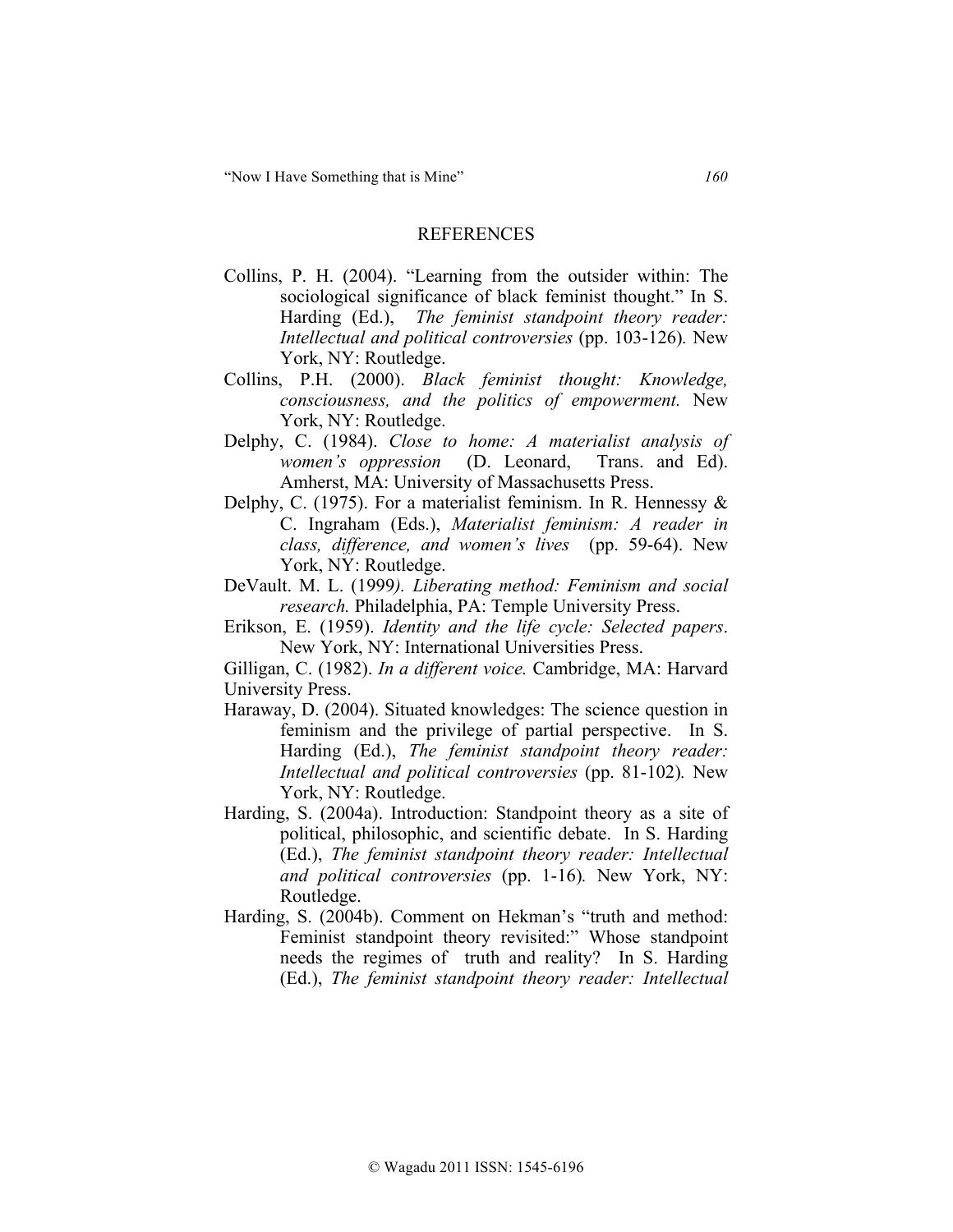*and political controversies* (pp.255-262)*.* New York, NY: Routledge.

- Harding, S. (2004c). Rethinking standpoint epistemology: What is "strong objectivity." In S. Harding (Ed.), *The feminist standpoint theory reader: Intellectual and political controversies* (pp. 127-140)*.* New York, NY: Routledge.
- Harding, S. (1986). *The science question in feminism.* Ithaca, NY: Cornell University Press.
- Hartsock, N. C. M. (2004). Comment on Hekman's "truth and method: Feminist standpoint theory revisited:" Truth or justice? In S. Harding (Ed.), *The feminist standpoint theory reader: Intellectual and political controversies* (pp. 243-246)*.* New York, NY: Routledge.
- Hekman, S. (2004). Truth and method: Feminist standpoint theory revisited. In S. Harding (Ed.), *The feminist standpoint theory reader: Intellectual and political controversies* (pp. 225-242)*.* New York, NY: Routledge.
- Hennessy, R., & Ingraham, C. (1997). Introduction: Reclaiming anticapitalist feminism. In R. Hennessy, & C. Ingraham (Eds.), *Materialist feminism: A reader in class, difference, and women's lives* (pp. 1-16). New York, NY: Routledge.
- hooks, b. (2004). Choosing the margin as a space of radical openness. In S. Harding (Ed.), *The feminist standpoint theory reader: Intellectual and political controversies* (pp. 153-160)*.* New York, NY: Routledge.
- hooks, b. (1984). *Feminist theory: From margin to center*. Boston, MA: South End Press.
- Jaggar, A. M. (2004). Feminist politics and epistemology: The standpoint of women. In S. Harding (Ed.), *The feminist standpoint theory reader: Intellectual and political controversies* (pp. 55-66)*.* New York, NY: Routledge.
- Jaggar, A. M. (1983). *Feminist politics and human nature*. Totowa, NJ: Rowman & Allanheld.
- Letherby, G. (2003). *Feminist research in theory and practice.* Philadelphia, PA: Open University Press.
- McEwen, M. (2003). New perspectives on identity development. In S.E. Komives, & D. B.Woodward, Jr. (Eds.). *Student*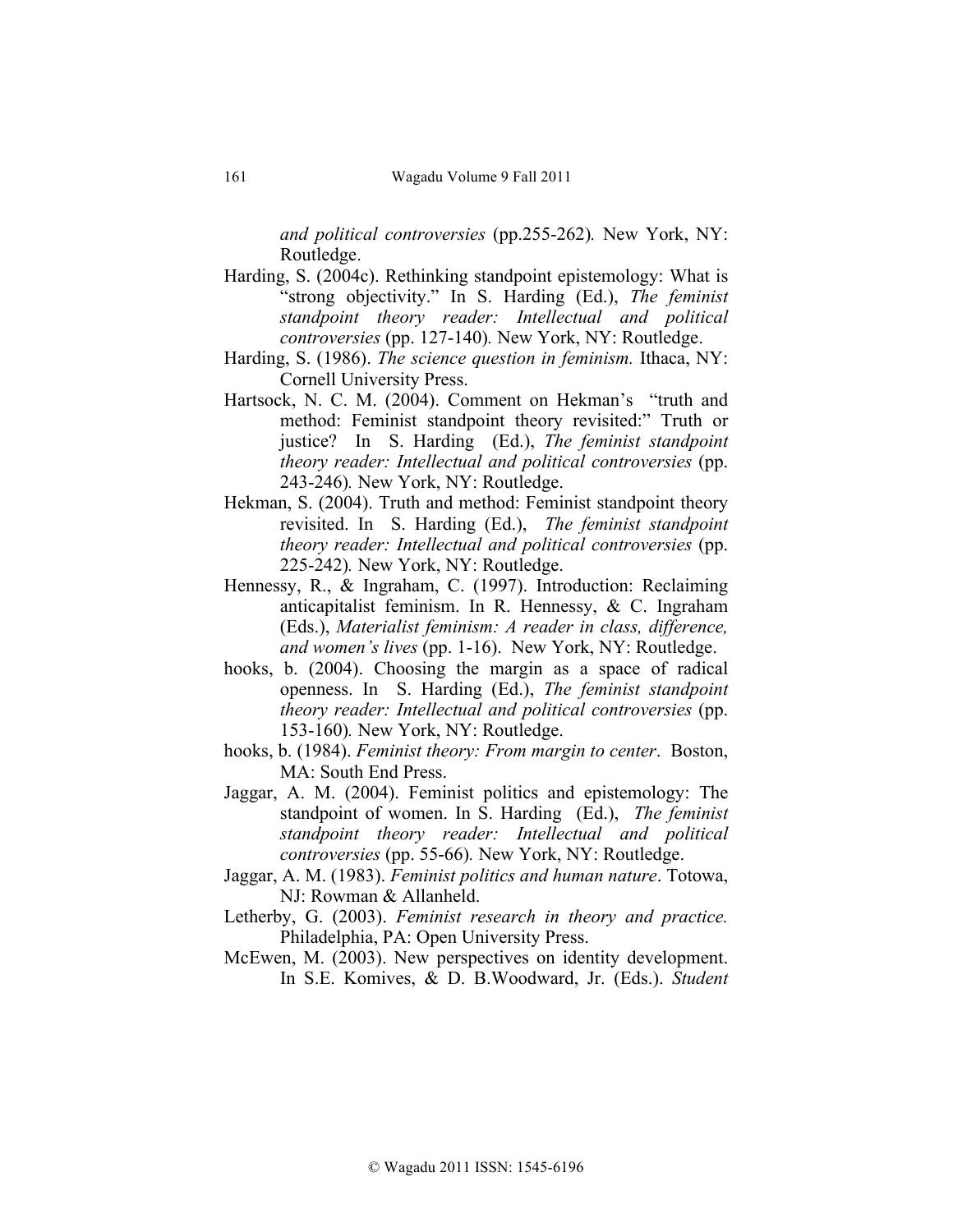"Now I Have Something that is Mine" *162*

*services: A handbook for the profession*  $(4<sup>th</sup>$  ed., pp. 203-233). San Francisco, CA: Jossey Bass.

Minnich, E. K. (2005). *Transforming knowledge*. Philadelphia, PA: Temple University Press.

- Pels, D. (2004). Strange standpoints, or how to define the situation for situated knowledge. In S. Harding (Ed.), *The feminist standpoint theory reader: Intellectual and political controversies* (pp. 273-290)*.* New York, NY: Routledge.
- Reinharz, S. (1992). *Feminist methods in social research*. New York, NY: Oxford University Press.
- Smith, D. E. (2004). Women's perspective as a radical critique of sociology. In S. Harding (Ed.), *The feminist standpoint theory reader: Intellectual and political controversies* (pp. 21-34)*.* New York, NY: Routledge.
- Tong, R. (2009). *Feminist thought: A more comprehensive introduction.* Boulder, CO: Westview Press.
- Weeks, K. (2004). Labor, standpoints, and feminist subjects. In S. Harding (Ed.), *The feminist standpoint theory reader: Intellectual and political controversies* (pp. 181- 194)*.* New York, NY: Routledge.
- Wylie, A. (2004). Why standpoint matters. In S. Harding (Ed.), *The feminist standpoint theory reader: Intellectual and political controversies* (pp. 339-352)*.* New York, NY: Routledge.